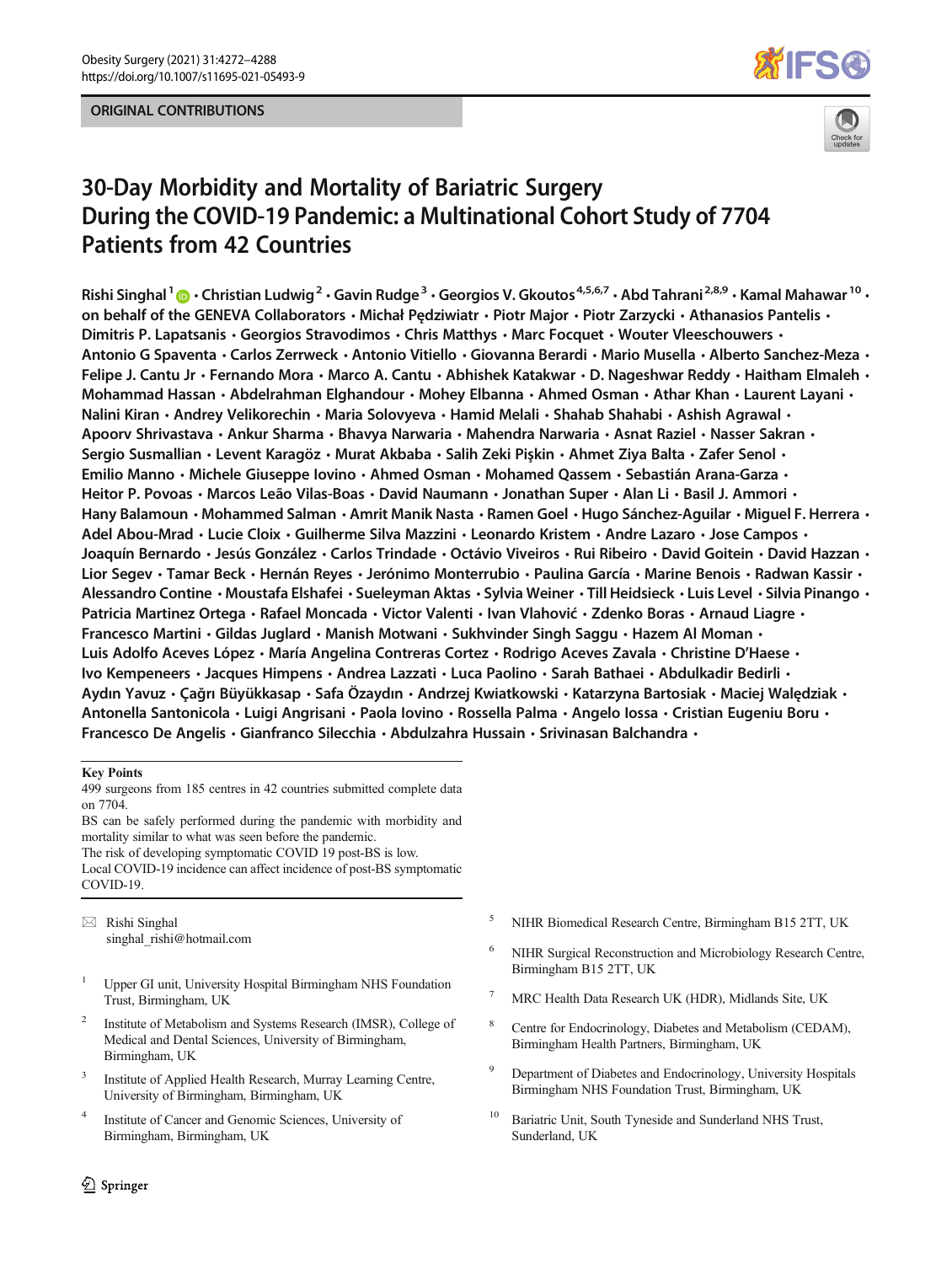Izaskun Balciscueta Coltell • Javier Lorenzo Pérez • Ashok Bohra • Altaf K Awan • Briiesh Madhok • Paul C Leeder • Sherif Awad • Waleed Al-Khyatt • Ashraf Shoma • Hosam Elghadban • Sameh Ghareeb • Bryan Mathews • Marina Kurian • Andreas Larentzakis • Gavriella Zoi Vrakopoulou • Konstantinos Albanopoulos • Ahemt Bozdag • Azmi Lale • Cunevt Kirkil • Mursid Dincer • Ahmad Bashir • Ashraf Haddad • Leen Abu Hiileh • Bruno Zilberstein • Danilo Dallago de Marchi • Willy Petrini Souza • Carl Magnus Brodén • Hjörtur Gislason • Kamran Shah • Antonio Ambrosi · Giovanna Pavone · Nicola Tartaglia · S. Lakshmi Kumari Kona · K. Kalyan · Cesar Ernesto Guevara Perez  $\cdot$  Miguel Alberto Forero Botero  $\cdot$  Adrian Covic  $\cdot$  Daniel Timofte  $\cdot$  Madalina Maxim  $\cdot$ Dashti Faraj • Larissa Tseng • Ronald Liem • Gürdal Ören • Evren Dilektasli • Ilker Yalcin • Hudhaifa AlMukhtar • Mohammed Al Hadad  $\cdot$  Rasmi Mohan  $\cdot$  Naresh Arora  $\cdot$  Digvijaysingh Bedi  $\cdot$  Claire Rives-Lange  $\cdot$  Jean-Marc Chevallier  $\cdot$ Tigran Poghosyan · Hugues Sebbag · Lamia Zinaï · Saadi Khaldi · Charles Mauchien · Davide Mazza · Georgiana Dinescu  $\cdot$  Bernardo Rea  $\cdot$  Fernando Pérez-Galaz  $\cdot$  Luis Zavala  $\cdot$  Anais Besa  $\cdot$  Anna Curell  $\cdot$  Jose M. Balibrea  $\cdot$ Carlos Vaz · Luis Galindo · Nelson Silva · José Luis Estrada Caballero · Sergio Ortiz Sebastian · João Caetano Dallegrave Marchesini  $\cdot$  Ricardo Arcanjo da Fonseca Pereira  $\cdot$  Wagner Herbert Sobottka  $\cdot$ Felipe Eduardo Fiolo · Matias Turchi · Antonio Claudio Jamel Coelho · Andre Luis Zacaron · André Barbosa · Reynaldo Quinino · Gabriel Menaldi · Nicolás Paleari · Pedro Martinez-Duartez · Gabriel Martínez de Aragon Ramírez de Esparza • Valentin Sierra Esteban • Antonio Torres • Jose Luis Garcia-Galocha • Miguel Josa • Jose Manuel Pacheco-Garcia • Maria Angeles Mayo-Ossorio • Pradeep Chowbey • Vandana Soni • Hercio Azevedo de Vasconcelos Cunha · Michel Victor Castilho · Rafael Meneguzzi Alves Ferreira · Thiago Alvim Barreiro  $\cdot$  Alexandros Charalabopoulos  $\cdot$  Elias Sdralis  $\cdot$  Spyridon Davakis  $\cdot$  Benoit Bomans  $\cdot$ Giovanni Dapri • Koenraad Van Belle • Mazen Takieddine • Pol Vaneukem • Esma Seda Akalın Karaca • Fatih Can Karaca • Aziz Sumer • Caghan Peksen • Osman Anil Savas • Elias Chousleb • Fahad Elmokayed • Islam Fakhereldin • Hany Mohamed Aboshanab • Talal Swelium • Ahmad Gudal • Lamees Gamloo • Ayushka Ugale • Surendra Ugale • Clara Boeker • Christian Reetz • Ibrahim Ali Hakami • Julian Mall • Andreas Alexandrou • Efstratia Baili · Zsolt Bodnar · Almantas Maleckas · Rita Gudaityte · Cem Emir Guldogan · Emre Gundogdu · Mehmet Mahir Ozmen  $\cdot$  Deepti Thakkar  $\cdot$  Nandakishore Dukkipati  $\cdot$  Poonam Shashank Shah  $\cdot$ Shashank Subhashchandra Shah  $\cdot$  Simran Shashank Shah  $\cdot$  Md Tanveer Adil  $\cdot$  Periyathambi Jambulingam  $\cdot$ Ravikrishna Mamidanna · Douglas Whitelaw · Md Tanveer Adil · Vigyan Jain · Deepa Kizhakke Veetil · Randeep Wadhawan • Antonio Torres • Max Torres • Tabata Tinoco • Wouter Leclercq • Marleen Romeijn • Kelly van de Pas • Ali K. Alkhazraji • Safwan A. Taha • Murat Ustun • Taner Yigit • Aatif Inam • Muhammad Burhanulhaq • Abdolreza Pazouki · Foolad Eghbali · Mohammad Kermansaravi · Amir Hosein Davarpanah Jazi · Mohsen Mahmoudieh · Neda Mogharehabed · Gregory Tsiotos · Konstantinos Stamou · Francisco J. Barrera Rodriguez · Marco A. Rojas Navarro · Omar MOhamed Torres · Sergio Lopez Martinez · Elda Rocio Maltos Tamez • Gustavo A. Millan Cornejo • Jose Eduardo Garcia Flores • Diya Aldeen Mohammed • Mohamad Hayssam Elfawal  $\cdot$  Asim Shabbir  $\cdot$  Kim Guowei  $\cdot$  Jimmy By So  $\cdot$  Elif Tuğçe Kaplan  $\cdot$  Mehmet Kaplan  $\cdot$ Tuğba Kaplan • DangTuan Pham • Gurteshwar Rana • Mojdeh Kappus • Riddish Gadani • Manish Kahitan • Koshish Pokharel  $\cdot$  Alan Osborne  $\cdot$  Dimitri Pournaras  $\cdot$  James Hewes  $\cdot$  Errichetta Napolitano  $\cdot$  Sonja Chiappetta  $\cdot$ Vincenzo Bottino · Evelyn Dorado · Axel Schoettler · Daniel Gaertner · Katharina Fedtke · Francisco Aguilar-Espinosa · Saul Aceves-Lozano · Alessandro Balani · Carlo Nagliati · Damiano Pennisi · Andrea Rizzi · Francesco Frattini · Diego Foschi • Laura Benuzzi • Chirag Parikh • Harshil Shah • Enrico Pinotti • Mauro Montuori • Vincenzo Borrelli • Jerome Dargent  $\cdot$  Catalin A. Copaescu  $\cdot$  Ionut Hutopila  $\cdot$  Bogdan Smeu  $\cdot$  Bart Witteman  $\cdot$  Eric Hazebroek  $\cdot$ Laura Deden  $\cdot$  Laura Heusschen  $\cdot$  Sietske Okkema  $\cdot$  Theo Aufenacker  $\cdot$  Willem den Hengst  $\cdot$  Wouter Vening  $\cdot$ Yonta van der Burgh • Ahmad Ghazal • Hamza Ibrahim • Mourad Niazi • Bilal Alkhaffaf • Mohammad Altarawni • Giovanni Carlo Cesana • Marco Anselmino • Matteo Uccelli • Stefano Olmi • Christine Stier • Tahsin Akmanlar • Thomas Sonnenberg · Uwe Schieferbein · Alejandro Marcolini · Diego Awruch · Marco Vicentin · Eduardo Lemos de Souza Bastos • Samuel Azenha Gregorio • Anmol Ahuja • Tarun Mittal • Roel Bolckmans • Tom Wiggins • Clément Baratte • Judith Aron Wisnewsky • Laurent Genser • Lynn Chong • Lillian Taylor • Salena Ward  $\cdot$  Lynn Chong  $\cdot$  Lillian Taylor  $\cdot$  Michael W Hi  $\cdot$  Helen Heneghan  $\cdot$  Naomi Fearon  $\cdot$  Andreas Plamper  $\cdot$ Karl Rheinwalt • Helen Heneghan • Justin Geoghegan • Kin Cheung Ng • Naomi Fearon • Krzysztof Kaseja • Maciej Kotowski • Tarig A Samarkandy • Adolfo Leyva-Alvizo • Lourdes Corzo-Culebro • Cunchuan Wang • Wah Yang • Zhiyong Dong • Manel Riera • Rajesh Jain • Hosam Hamed • Mohammed Said • Katia Zarzar • Manuel Garcia • Ahmet Gökhan Türkçapar · Ozan Şen · Edoardo Baldini · Luigi Conti · Cacio Wietzycoski · Eduardo Lopes · Tadeja Pintar  $\cdot$  Jure Salobir  $\cdot$  Cengiz Aydin  $\cdot$  Semra Demirli Atici  $\cdot$  Anıl Ergin  $\cdot$  Huseyin Ciyiltepe  $\cdot$ Mehmet Abdussamet Bozkurt  $\cdot$  Mehmet Celal Kizilkaya  $\cdot$  Nezihe Berrin Dodur Onalan  $\cdot$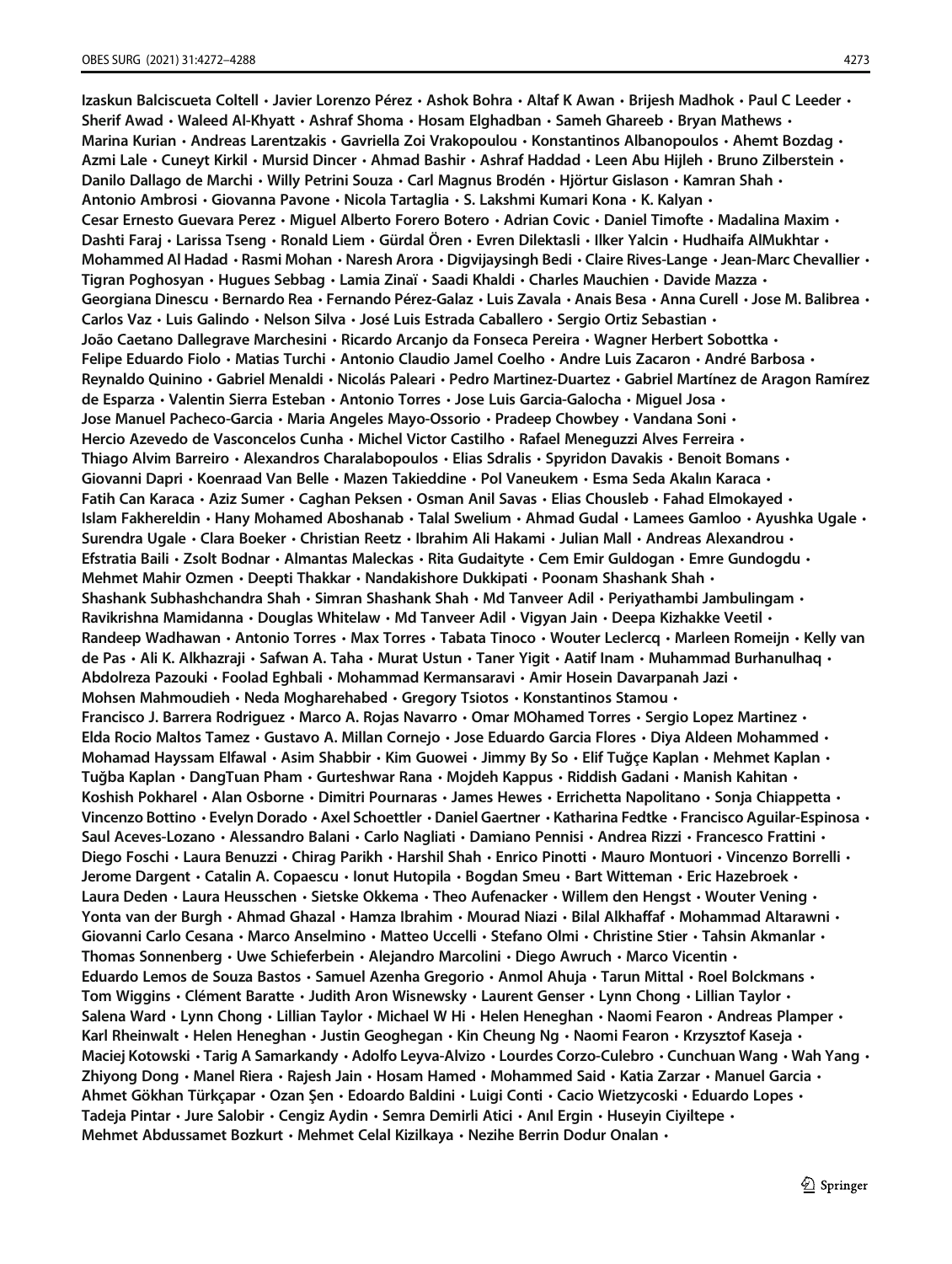Mariana Nabila Binti Ahmad Zuber • Wei Jin Wong • Amador Garcia • Laura Vidal • Marc Beisani • Jorge Pasquier • Ramon Vilallonga · Sharad Sharma · Chetan Parmar · Lyndcie Lee · Pratik Sufi · Hüseyin Sinan · Mehmet Saydam

Received: 15 March 2021 / Revised: 14 May 2021 /Accepted: 20 May 2021  $\circledcirc$  The Author(s) 2021

#### Abstract

Background There are data on the safety of cancer surgery and the efficacy of preventive strategies on the prevention of postoperative symptomatic COVID-19 in these patients. But there is little such data for any elective surgery. The main objectives of this study were to examine the safety of bariatric surgery (BS) during the coronavirus disease 2019 (COVID-19) pandemic and to determine the efficacy of perioperative COVID-19 protective strategies on postoperative symptomatic COVID-19 rates. Methods We conducted an international cohort study to determine all-cause and COVID-19-specific 30-day morbidity and mortality of BS performed between 01/05/2020 and 31/10/2020.

Results Four hundred ninety-nine surgeons from 185 centres in 42 countries provided data on 7704 patients. Elective primary BS  $(n = 7084)$  was associated with a 30-day morbidity of 6.76%  $(n = 479)$  and a 30-day mortality of 0.14%  $(n = 10)$ . Emergency BS, revisional BS, insulin-treated type 2 diabetes, and untreated obstructive sleep apnoea were associated with increased complications on multivariable analysis. Forty-three patients developed symptomatic COVID-19 postoperatively, with a higher risk in non-whites. Preoperative self-isolation, preoperative testing for SARS-CoV-2, and surgery in institutions not concurrently treating COVID-19 patients did not reduce the incidence of postoperative COVID-19. Postoperative symptomatic COVID-19 was more likely if the surgery was performed during a COVID-19 peak in that country.

Conclusions BS can be performed safely during the COVID-19 pandemic with appropriate perioperative protocols. There was no relationship between preoperative testing for COVID-19 and self-isolation with symptomatic postoperative COVID-19. The risk of postoperative COVID-19 risk was greater in non-whites or if BS was performed during a local peak.

Keywords COVID-19 · SARS-CoV-2 · Pandemic · Bariatric surgery · Obesity surgery · Revisional surgery

# Introduction

The coronavirus disease 2019 (COVID-19) pandemic has put a severe strain on global healthcare resources. This along with the realisation that perioperative severe acute respiratory syndrome coronavirus 2 (SARS-CoV-2) infection is associated with high 30-day mortality (23.8%) [\[1\]](#page-15-0) led to the cancellation of millions of elective and semi-urgent surgical procedures worldwide, including bariatric and metabolic surgery (BS) [\[2](#page-15-0)].

It is also known that patients who inadvertently underwent BS before the scale of the pandemic became fully apparent and developed perioperative SARS-CoV-2 infection suffered significant morbidity [[3\]](#page-15-0). There were hence genuine concerns that the morbidity and mortality of BS might be higher during the pandemic. This led to several consensus statements and guidelines on the safe resumption of BS [[4](#page-15-0)–[6\]](#page-15-0). The effect of adoption of these consensus statements on the morbidity and mortality of BS was, however, unknown. Knowledge of the factors that are associated with morbidity and postoperative COVID-19 infection might further allow us to improve our recommendations for safe BS during the pandemic.

Recommendations for safe surgery during the pandemic include routine preoperative reverse-transcriptase polymerase chain reaction (RT-PCR) testing for SARS-CoV-2 and/or preoperative self -isolation for variable time durations  $[7–11]$  $[7–11]$  $[7–11]$  $[7–11]$ . Studies from cancer surgery further suggest that a negative preoperative RT-PCR or operating in hospitals that have "coronavirus disease (COVID-19) free" surgical pathways (complete segregation of the operating theatre, critical care, and inpatient ward areas) is associated with a lower rate of postoperative pulmonary complications [\[12](#page-15-0), [13](#page-15-0)]. However, data regarding the safety of non-cancer surgery such as BS during the COVID-19 pandemic and whether the above-mentioned pathways result in safer BS outcomes is unknown.

Associations between obesity and severe COVID-19 [\[14,](#page-15-0) [15\]](#page-15-0); patients' concerns regarding the availability and safety of BS during the pandemic [\[16,](#page-15-0) [17\]](#page-15-0); and the negative impact of the pandemic and lockdowns on the health and eating and physical activity behaviours [\[18](#page-15-0)] further make it important to examine the safety of BS during the COVID-19 pandemic.

We, therefore, conducted an international cohort study the global 30-day outcomes of bariatric surgEry iN thE coVid-19 erA (GENEVA) to capture 30-day morbidity and mortality of BS performed during the COVID-19 pandemic. The results of the first 2001 patients who had their BS between 1st May and 10th July 2020 were reported a few months ago [\[19](#page-15-0)]. However, since July 2020, there have been further peaks of COVID-19 globally. Hence, it was essential to continually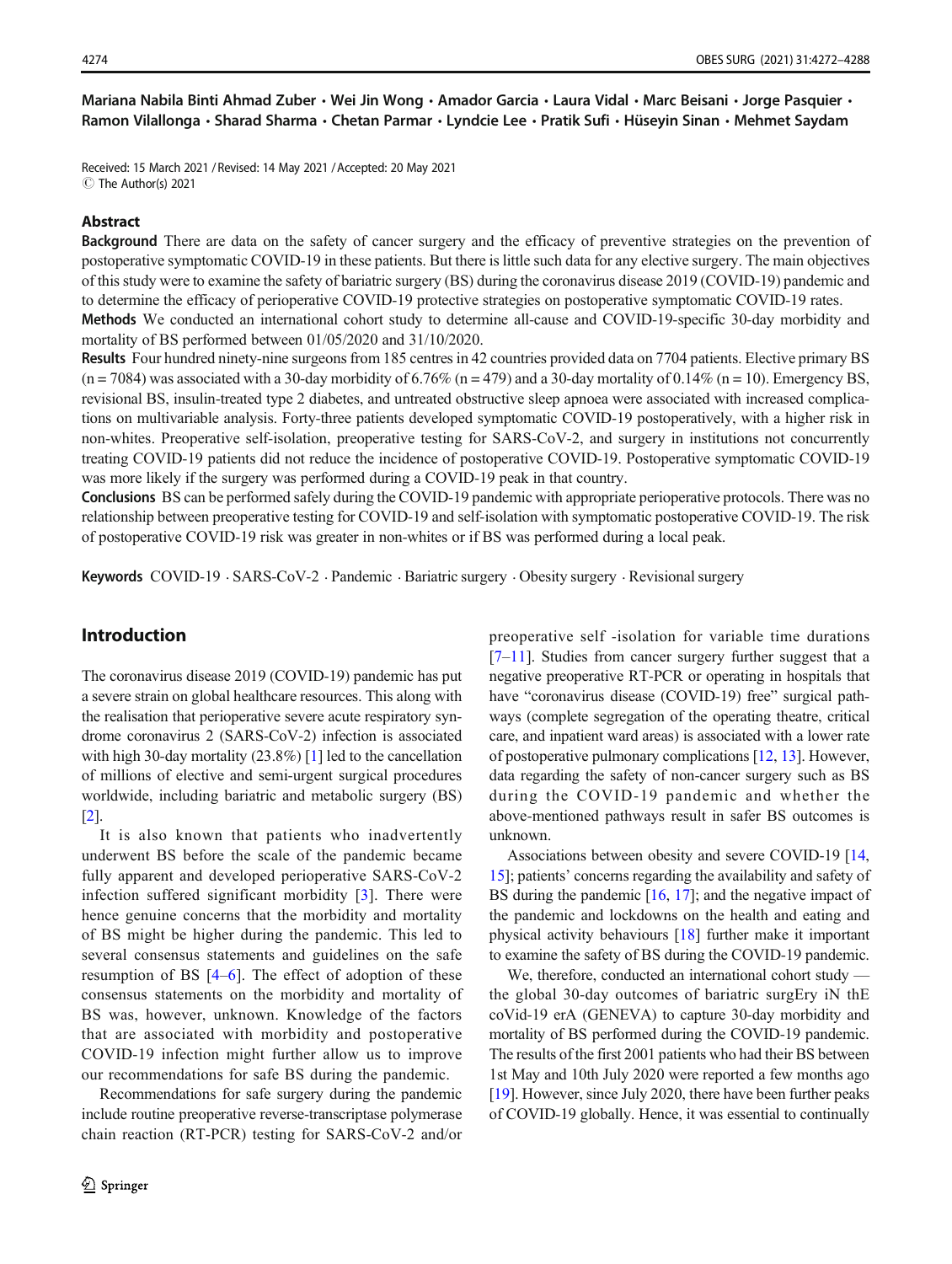monitor practice to ensure the safety of BS and explore predictors of complications and postoperative COVID-19.

As a result, we continued to collect data and expanded the study to include 5703 more patients' data submitted by 281 more surgeons from 58 more centres in 7 more countries. The study hypothesis was that the 30-day morbidity and mortality of BS performed globally during the COVID-19 pandemic would be similar to the pre-pandemic figures. The study's primary outcome measure was all-cause and COVID-19-specific 30-day morbidity and mortality of BS. Secondary outcome measures were predictors of BS complications during the pandemic and the effect of preoperative testing, preoperative self-isolation, hospital protocols, and local pandemic burden on postoperative COVID-19 rates.

# Methods

### Study Design and Population

We conducted a global, multicentre, observational cohort study of BS (elective primary, elective revisional, and emergency) in adults ( $\geq$  18 years) performed between 1/05/2020 and 31/10/2020. The study start date was 1st May to exclude patients who underwent BS before the full scale of the pandemic and its effect on surgical patients became widely known.

We included all consecutive adult patients undergoing elective BS between 1st May and 31st October 2020 regardless of the surgical approach or the patient's preoperative COVID-19 status. All laparoscopic, open, robotic, or hybrid surgical procedures were included. Laparoscopic sleeve gastrectomy, Roux-en-Y gastric bypass, and one anastomosis gastric bypass procedures were identified separately, whereas all others were pooled together in the "others" category. Procedures included in the "others" category were a range of diverse bariatric procedures. Data was also collected for patients undergoing emergency surgery related to previous bariatric surgery. The participating centres and surgeons were contacted using personal networks and national professional BS societies (via newsletters, email, and social media groups such WhatsApp®) and bariatric professionals' networks on LinkedIn®, Facebook®, and Twitter®.

This project was registered as a multinational audit (number: 5197) at the University Hospitals Birmingham NHS Foundation Trust, UK. Each site project lead was responsible for obtaining local governance approvals and data sharing agreements before entering data into the registry. Patient's approval to share their anonymised data was obtained by the individual collaborators and it was the responsibility of the site leads to ensure that patient approval was in place and documented in the notes before entering data into the registry. The site leads had to agree to these terms electronically before they were allowed access to the registry to enter data.

## Data Collected and Handling

Data collection included patients' demographics, details of surgery performed, preoperative COVID-testing protocols and outcomes, in-hospital and 30-day COVID-19, and surgery-specific morbidity and mortality. If a patient developed more than one complication, additional questions had to be completed for each complication. This information was collected using 77 questions (supplementary file).

Complications were captured using the Clavien-Dindo (CD) classification system [\[20\]](#page-15-0) for reporting surgical complications. This allowed for easier comparison of complication data and captured all complications irrespective of their severity. We further captured individual complications that would be important to the bariatric community such as bleeding and leak rates and complications such as chest infection/ pneumonia that would be important in the context of the COVID-19 pandemic. In case of more than one complication occurring in the same patient, the highest CD score was reported.

Data collected regarding the centre and the surgeon were organised in 73 questions and included extensive profiling of the centre, the surgeon, and the impact and handling of COVID-19 in that centre. A copy of the questions can be found in the appendix.

Study data were collected and managed using REDCap electronic data capture tools hosted at the University of Birmingham, UK. REDCap (Research Electronic Data Capture) is a secure, web-based software platform designed to support data capture for research studies [[21,](#page-15-0) [22](#page-15-0)].

Data entered on REDCap were examined weekly for any missing or erroneous data throughout the study period, and site leads were contacted for clarification. Collaborators were routinely contacted at 32 days following surgery if the 30-day follow-up data had not been completed. The final dataset was downloaded on the 10th of December once data queries had been resolved. Data was subsequently re-examined for omissions or abnormalities.

# Statistical Methods

Continuous data were presented as mean  $\pm$  standard deviation (SD) or median (IQR) depending on data distribution. Frequencies were used to summarise categorical variables. Independent t-test or Mann-Whitney U test was used to examine differences between continuous variables depending on data distribution. A Chi-square test was used to compare categorical variables. Statistical analysis was performed using Statistical Package for the Social Sciences (SPSS) statistical software, version 27.0 (SPSS Inc).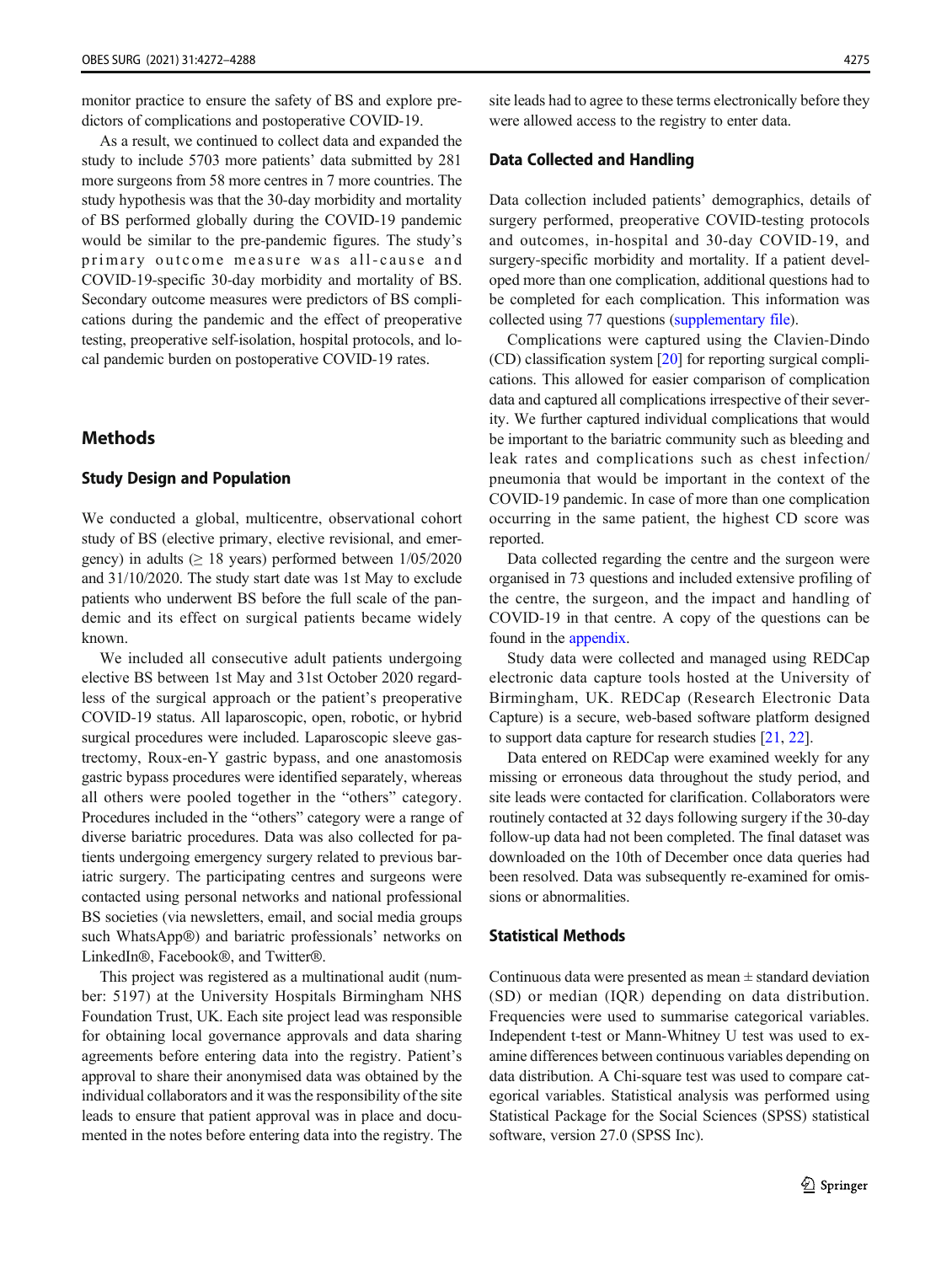The CD scale was used to assess outcomes in an ordinal logit regression model. Variable selection was parsimonious, with a small number of clinically determined predictors being selected pragmatically, guided by univariate analysis. This reduced the risk of overfitting or spurious associations. Variables were checked iteratively using Akaike information criterion scores to validate their inclusion in the multivariate model. Checks were made for non-linear associations and interactions were explored, though none were statistically significant so a main-effects only model was used. The effect sizes reported are odds ratios, specifically the odds of increasing from one complication level to a higher one. A link test was performed which gave a non-significant result suggesting that the model was not severely misspecified. StataCorp. 2015. (College Station, TX: StataCorp LP.) was used to produce the model. A p value of  $< 0.05$  was considered significant unless stated otherwise.

To examine the relationship between the community burden of COVID-19 pandemic and symptomatic post-operative COVID-19, daily cumulative infection data were downloaded from John's Hopkins University git repository [[23](#page-15-0)] and differentiated to obtain daily numbers of new infection cases. To analytically define peak maxima of new infections, data curves for each country were fed through a low-pass Butterworth filter. Maxima were automatically detected if local maxima had a width of at least 7 days and reached at least 15% of the maximum number of infections of the country.

## Results

A total of 499 surgeons from 185 centres in 42 countries submitted data on 7734 patients who underwent BS between 1st May 2020 and 31st October 2020 at the participating centres. Of these, complete 30-day morbidity and mortality data were available for 7704 (99.6%) by the 10th of December 2020. Table [1](#page-5-0) provides the basic demographics of these patients. Most patients (7084, 91.9%) underwent elective primary BS while 449 (5.8%) and 171 (2.2%) patients underwent elective revisional BS and emergency surgery following a previous BS respectively. The primary surgery population mainly consisted of young white females (5197; 73.4%) with severe obesity and a high prevalence of obesity comorbidities; a quarter of the study population were non-whites (1813; 25.59%).

Of patients undergoing primary BS, laparoscopic sleeve gastrectomy (LSG), laparoscopic Roux-en-Y gastric bypass (LRYGB), and laparoscopic one anastomosis gastric bypass (LOAGB) were performed in 3988 (51.8%), 2091 (14.2%), and 705 (9.2%) patients, respectively. Three hundred (3.9%) patients underwent "others" procedures. Other procedures included a range of diverse bariatric surgical procedures and

also procedures performed using open, robotic, and hybrid surgical approaches.

#### 30-Day Morbidity and Mortality (Table [2\)](#page-7-0)

Four hundred seventy-nine (6.76%) patients undergoing primary BS developed at least one complication. Of these, 302  $(4.26\%)$  were minor CD grade I or II; and 177  $(2.5\%)$  were CD grade III, IV, or V. Overall, 49 (0.69%) patients required management in intensive care (CD grades IV and V). Ten (0.14%) patients died. Although complication rates were higher in patients undergoing elective revisional surgery  $(n =$ 53/449, 11.8%) and those undergoing emergency surgery  $(n =$ 35/171, 20.46%) compared to primary BS, no deaths were reported for these groups.

Factors affecting complications have been described in Table [3.](#page-8-0) On logit regression analysis, increasing age, male sex, being a current or former smoker (vs. non-smoker), having insulin-dependent type 2 diabetes (T2D; vs. patients who did not have diabetes), obstructive sleep apnoea (OSA) not on continuous positive airways pressure (CPAP) (vs. patients did not have OSA), hypertension, and hypercholesterolaemia were associated with increased complication levels. Emergency procedures and revisional procedures were associated with higher odds of increased complications, as was primary LRYGB or other primary procedures as compared to primary LSG. Prior experience of the surgeon also appeared significant.

Of the 10 patients who died [5 LSG, 4 LOAGB, and 1 laparoscopic single anastomosis duodeno-ileal bypass patients], seven (70.0%) were females. Four of these died due to leaks (3 following LOAGB and 1 following LSG), two died due to pulmonary embolism (PE), one died of COVID-19 pneumonia with PE, one died of mesenteric thrombosis, one died of bleeding, and one died of multi-organ failure (not otherwise specified; further data was not available for this patient).

The patient who was diagnosed with COVID pneumonia postoperatively had been advised to self-isolate for 2 weeks preoperatively and also had a negative RT-PCR preoperatively. Of the remaining 9 patients, 3 (33.3%) had been advised preoperative self-isolation; 6 (66.6%) had preoperative testing for SARS-CoV-2.

#### Perioperative COVID-19 Protocols (Table [4\)](#page-9-0)

Overall,  $54\%$  (n = 4068) of elective (primary and revisional) patients were not recommended any preoperative self-isolation. Similarly,  $19.8\%$  (n = 1491) of the patients did not undergo any preoperative testing to rule out SARS-CoV-2 infection. One hundred thirty-six out of 185 centres indicated that they were treating COVID-19 patients in the same hospitals (6086 patients; 79%), as opposed to 49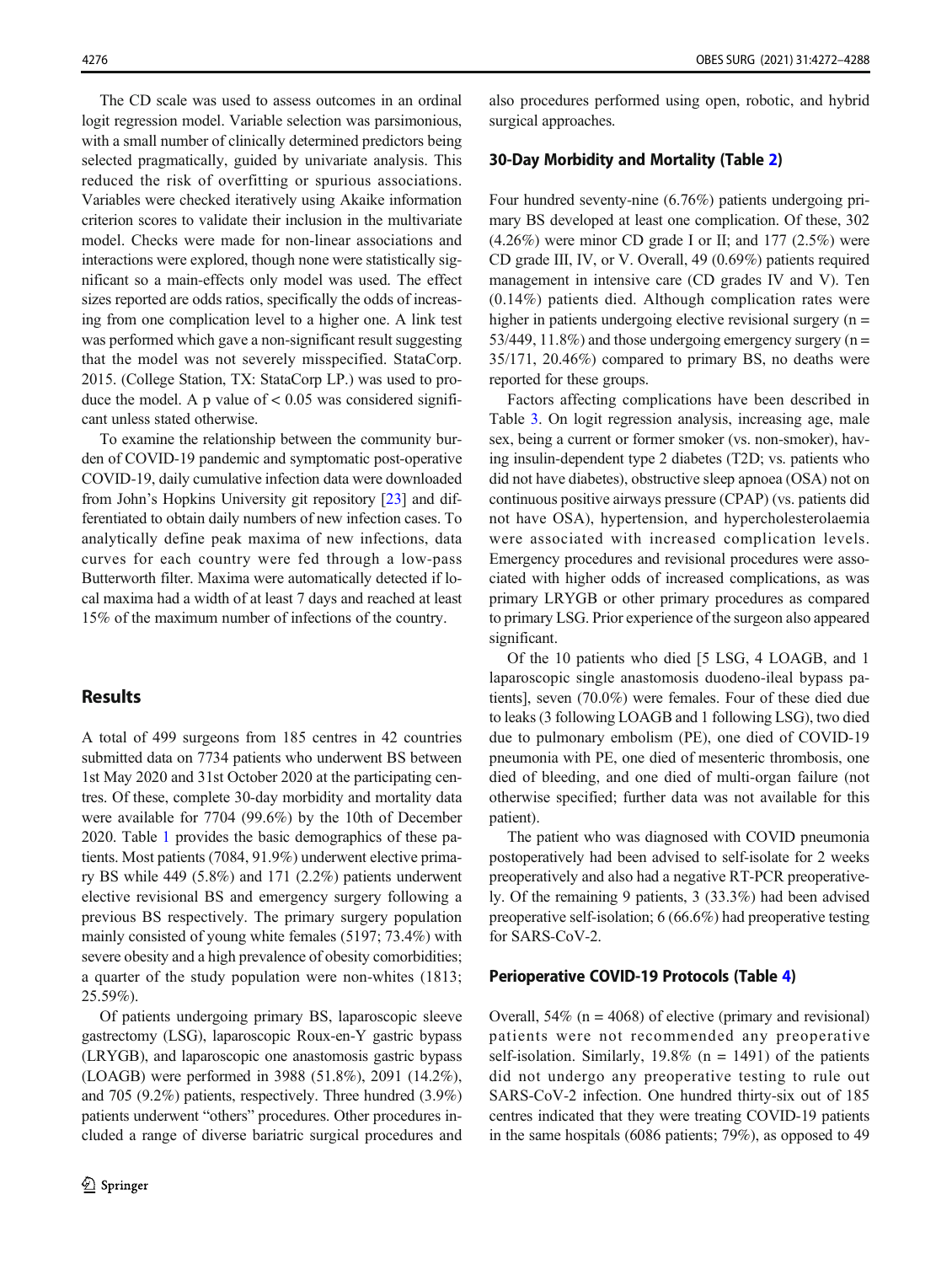<span id="page-5-0"></span>Table 1 Basic demographic details of all patients undergoing elective primary BS, elective revisional BS, and emergency procedures

|                                |                                     | Elective primary surgery                                    |                                               |                                                                |                                          |                                           | Elective revisional surgery                  | Emergency                  |                                   |                                     |  |
|--------------------------------|-------------------------------------|-------------------------------------------------------------|-----------------------------------------------|----------------------------------------------------------------|------------------------------------------|-------------------------------------------|----------------------------------------------|----------------------------|-----------------------------------|-------------------------------------|--|
|                                |                                     | All primary LSG<br>procedures                               |                                               | <b>RYGB</b>                                                    | OAGB                                     | Others $*$                                | All<br>revisional<br>procedures              | Conversional<br>surgery    | Other<br>revisional<br>procedures | surgery                             |  |
| Total number                   |                                     | 7084                                                        | 3988                                          | 2091                                                           | 705                                      | 300                                       | 449                                          | 285                        | 164                               | 171                                 |  |
| Age                            |                                     |                                                             | $40.35 \pm 11.9$ $38.78 \pm 11.9$ $43.01 \pm$ | 11.4                                                           | $41.13 \pm$<br>11.3                      | $40.86 \pm$<br>11.9                       | $44.81 \pm$<br>10.9                          | $43.76 \pm 10.9$           | $46.64 \pm$<br>10.7               | $45.29 \pm$<br>11.9                 |  |
| Sex (M: F)                     |                                     | 1886<br>$(26.6\%)$ :<br>5197<br>$(73.4\%)$<br>$1(0.01\%)**$ | 1100<br>$(27.6\%)$ :<br>2888<br>$(72.4\%)$    | 496<br>$(23.7\%)$ :<br>1594<br>$(76.2\%)$<br>$1(0.01\%)$<br>** | 208<br>$(29.5\%)$ :<br>497<br>$(70.5\%)$ | 82<br>$(27.3\% -$<br>): 218<br>$(72.7\%)$ | 84<br>$(18.7\% -$<br>):<br>365<br>$(81.3\%)$ | 56 (19.6%):<br>229 (80.4%) | 28 (17.1%):<br>136<br>$(82.9\%)$  | $27(15.8\%)$ :<br>144<br>$(84.2\%)$ |  |
| Weight (in kg)                 |                                     | $119.49 \pm$<br>24.4                                        | $119.51 \pm$<br>25.6                          | $118.81$ $\pm$<br>21.2                                         | $122.46 \pm$<br>26.1                     | $116.91 \pm$<br>25.2                      | $104.35 \pm$<br>24.8                         | $108.1 \pm 24.1$           | $97.85 \pm$<br>24.6               | $87.54 \pm$<br>24.8                 |  |
| BMI                            |                                     | $43.03 \pm 6.9$                                             | $43.14 \pm 7.4$                               | $42.52 \pm 5.7$                                                | $44.19 \pm 7.5$ $42.29 \pm$              | 7.8                                       | $38.05 \pm$<br>8.8                           | $39.51 \pm 8.6$            | $35.52 \pm 8.6$                   | $31.08 \pm 7.9$                     |  |
| Ethnicity data                 |                                     |                                                             |                                               |                                                                |                                          |                                           |                                              |                            |                                   |                                     |  |
| White                          |                                     | 5271<br>$(74.41\%)$                                         | 3018<br>$(75.68\%)$                           | 1445<br>$(69.11\%)$                                            | 541<br>$(76.74 -$<br>$\%$                | 267 (89%)                                 | 374<br>$(83.3\%)$                            | 232 (81.4%)                | 142<br>$(86.59\%)$                | 155<br>$(90.64\%)$                  |  |
| Non-white***                   |                                     | 1813<br>(25.59%)                                            | 970<br>$(24.32\%)$                            | 646<br>(31.89%)                                                | 164<br>$(23.26 -$<br>$\%$                | 33 (11%)                                  | 75<br>$(16.7\%)$                             | 53 (18.6%)                 | 22<br>$(13.41\%)$                 | $16(9.36\%)$                        |  |
| Asian                          |                                     |                                                             |                                               |                                                                |                                          |                                           |                                              |                            |                                   |                                     |  |
| <b>Black or African</b>        |                                     |                                                             |                                               | 108<br>$(5.16\%)$                                              |                                          | 14<br>$(4.67\%)$                          | 19<br>$(4.23\%)$                             | 13 $(4.56\%)$              | $6(3.66\%)$                       | 2(1.17%)                            |  |
| American                       |                                     |                                                             | 398 (5.62%) 184 (4.61%) 34 (1.63%)            |                                                                | 92<br>$(13.05 -$                         | 2(0.67%)                                  | 10<br>$(2.23\%)$                             | $4(1.4\%)$                 | $6(3.66\%)$                       | $6(3.51\%)$                         |  |
|                                | Hispanic or Latino                  | 87(1.23%)                                                   | 51 (1.28%)                                    | 500<br>$(23.91\%)$                                             | $\%$<br>$\boldsymbol{0}$                 | 17<br>$(5.67\%)$                          | 45<br>$(10.02 -$                             | 35 (12.28%)                | $10(6.1\%)$                       | $7(4.09\%)$                         |  |
| Native Hawaiian or<br>other    |                                     | 1394<br>$(18.41\%)$                                         | 716<br>$(17.95\%)$                            | $1(0.05\%)$                                                    | 71<br>$(10.07 -$<br>$\%$                 | $\boldsymbol{0}$                          | $\%$<br>$1(0.22\%)$                          | $1(0.35\%)$                | $\bf{0}$                          | $\boldsymbol{0}$                    |  |
| Pacific Islander               |                                     | $14(0.2\%)$                                                 | $12(0.3\%)$                                   | $3(0.14\%)$                                                    | $1(0.14\%)$                              | $\mathbf{0}$                              | $\boldsymbol{0}$                             | $\boldsymbol{0}$           | $\boldsymbol{0}$                  | $1(0.58\%)$                         |  |
| Co-morbidity data              | American Indian or<br>Alaska Native | $10(0.14\%)$                                                | 7(0.18%)                                      |                                                                | 0                                        |                                           |                                              |                            |                                   |                                     |  |
| Any co-morbidity               |                                     | 4879<br>$(68.9\%)$                                          | 2546<br>$(63.86\%)$                           | 1555<br>(74.37%)                                               | 564<br>$(80.11 -$                        | 214<br>$(71.33 -$                         | 260<br>$(57.91 -$                            | 178 (62.46%) 82 (50%)      |                                   | 74<br>(43.27%)                      |  |
| Type 2<br>diabetes<br>mellitus | Diet<br>con-<br>trolled             |                                                             | 421 (5.9%) 205 (5.14%) 109                    | $(5.21\%)$                                                     | $\%$<br>$76(10.8\%)$ 31                  | $\%$<br>$(10.33 -$<br>$\%$                | $\%$<br>18<br>$(4.01\%)$                     | $9(3.16\%)$                | 9(5.49%)                          | $7(4.09\%)$                         |  |
|                                | Oral<br>medica-<br>tion             |                                                             | 860 (12.1%) 392 (9.83%) 296                   | $(14.16\%)$                                                    | 113<br>$(16.05 -$<br>$\%$                | 59<br>$(19.67 -$<br>$\%$                  | 34<br>(7.57%)                                | 25(8.77%)                  | $9(5.49\%)$                       | $8(4.68\%)$                         |  |
|                                | Insulin<br>depen-<br>dent           | 253 (3.6%)                                                  | 75 (1.88%)                                    | 101<br>$(4.83\%)$                                              | 49 (6.96%) 28                            | $(9.33\%)$                                | 14<br>$(3.12\%)$                             | $10(3.51\%)$               | $4(2.44\%)$                       | 3(1.75%)                            |  |
| Hypertension                   |                                     | 2189<br>$(30.9\%)$                                          | 1100<br>(27.59%)                              | 724<br>$(34.62\%)$                                             | 275<br>$(39.06 -$<br>$\%$                | $90(30\%)$                                | 113<br>$(25.17 -$<br>$\%$ )                  | 82 (28.77%)                | $31(18.9\%)$ 37                   | $(21.64\%)$                         |  |
| Sleep<br>apnoea                | Not on<br><b>CPAP</b>               | 857 (12.1%) 449                                             | $(11.26\%)$                                   | 221<br>(10.57%)                                                | 155<br>$(22.02 -$<br>$\%$                | 32<br>$(10.67 -$<br>$\%$                  | 21<br>$(4.68\%)$                             | 19(6.67%)                  | $2(1.22\%)$                       | 13 $(7.6\%)$                        |  |
|                                | on CPAP                             | 949 (13.4%) 529                                             | (13.27%)                                      | 297<br>$(14.2\%)$                                              | 76 (10.8%)                               |                                           |                                              | $35(7.8\%)$ $25(8.77\%)$   | $10(6.1\%)$                       | 3(1.75%)                            |  |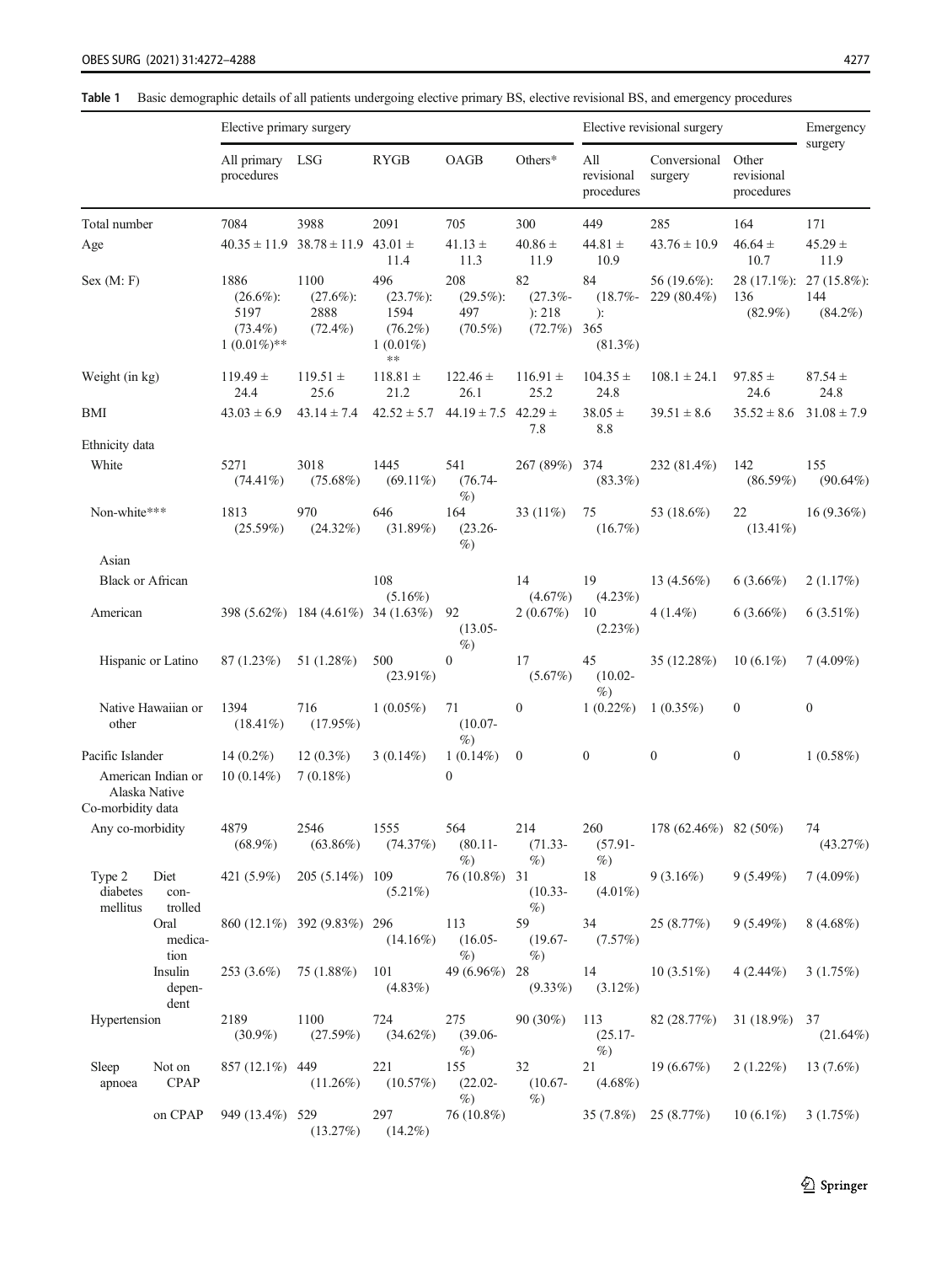|                            | Elective primary surgery      |                     |                     |                           | Elective revisional surgery | Emergency                       |                         |                                   |                    |
|----------------------------|-------------------------------|---------------------|---------------------|---------------------------|-----------------------------|---------------------------------|-------------------------|-----------------------------------|--------------------|
|                            | All primary LSG<br>procedures |                     | <b>RYGB</b>         | OAGB                      | Others*                     | All<br>revisional<br>procedures | Conversional<br>surgery | Other<br>revisional<br>procedures | surgery            |
|                            |                               |                     |                     |                           | 47<br>$(15.67 -$<br>$\%$    |                                 |                         |                                   |                    |
| Hypercholesterolaemia 1523 | $(21.5\%)$                    | 762<br>$(19.11\%)$  | 476<br>$(22.76\%)$  | 224<br>$(31.82 -$<br>$\%$ | 61<br>$(20.33 -$<br>$\%$    | 49<br>$(10.91 -$<br>$\%$        | 38 (13.33%)             | $11(6.71\%)$ 22                   | (12.87%)           |
| Others                     | 2061<br>$(29.1\%)$            | 1076<br>$(26.99\%)$ | 656<br>(31.37%)     | 243<br>$(34.52 -$<br>$\%$ | 86<br>$(28.67 -$<br>$\%$    | 123<br>$(27.39 -$<br>$\%$       | 86 (30.18%)             | 37<br>$(22.56\%)$                 | 35<br>(20.47%)     |
| Smoking status             |                               |                     |                     |                           |                             |                                 |                         |                                   |                    |
| Current smoker             | 1039<br>$(14.7\%)$            | 647<br>$(16.23\%)$  | 195<br>$(9.33\%)$   | 113<br>$(16.05 -$<br>$\%$ |                             | 84 (28%) 67<br>$(14.9\%)$       | 42 (14.74%)             | 25<br>$(15.24\%)$                 | 32<br>$(18.71\%)$  |
| Ex-smoker                  | 928 (13.1%) 431               | $(10.81\%)$         | 388<br>$(18.56\%)$  | $62(8.81\%)$ 47           | $(15.67 -$<br>$\%$          | 91<br>$(20.3\%)$                | 56 (19.65%)             | 35<br>$(21.34\%)$                 | 35<br>(20.47%)     |
| Non-smoker                 | 5114<br>$(72.2\%)$            | 2909<br>$(72.96\%)$ | 1507<br>$(72.07\%)$ | 529<br>$(75.14 -$<br>$\%$ | 169<br>$(56.33 -$<br>$\%$   | 291<br>$(64.8\%)$               | 187 (65.61%) 104        | $(63.41\%)$                       | 103<br>$(60.23\%)$ |

\*Other primary procedures: SASI single anastomosis sleeve ileal bypass, banded sleeve, SADI-S single anastomosis duodeno-ileal bypass with sleeve gastrectomy, open primary procedures, robotic primary procedures, resectional gastric bypass, gastroplication with OAGB, gastroplication, SAGI single anastomosis gastro-ileal bypass, BPD bilio-pancreatic diversion

\*\*denotes transgender

\*\*\*Non-white: Asian, Black or African American, Hispanic or Latino, Native Hawaiian or other Pacific Islander, and American Indian or Alaska Native

centres where the facility was not treating COVID-19 patients (1618 patients; 21%). Testing of staff was performed in 67 centres (2144 patients; 27.8%).

## Postoperative COVID-19

Of the 42 countries, 34 countries had at least one peak of COVID-19 during the study period (Table [5\)](#page-10-0). A total of 6092 (79%) patients were entered into the database from these countries [\[23\]](#page-15-0).

Forty-three patients (0.56%) developed symptomatic COVID-19 postoperatively. These patients were from Mexico (n = 8), Italy (n = 5), Egypt (n = 4), India (n = 4), Saudi Arabia (n = 4), Turkey (n = 4), Argentina (n = 3), the Netherlands ( $n = 3$ ), Brazil ( $n = 2$ ), Iran ( $n = 2$ ), Israel ( $n = 2$ ), Ecuador ( $n = 1$ ), and UK ( $n = 1$ ). Thirty-eight had undergone elective primary BS; two had undergone elective revisional BS, and three had undergone emergency surgery. Further attributes for patients who developed symptomatic COVID-19 postoperatively are described in Table [6.](#page-11-0)

Majority of these were either CD grade I ( $n = 29$ ; 67.4%) or grade II ( $n = 11$ ; 25.6%) complications. There were two CD grade IV (4.65%) and one CD grade V (2.32%) complications. Thus, there was one mortality due to COVID-19 in this study. This patent was a 35-year-old female, who had a BMI of  $70.0 \text{ kg/m}^2$  along with, T2D on insulin, hypertension, OSA, hypercholesterolaemia, and previous history of deep vein thrombosis and underwent LOAGB. This patient had tested negative on RT-PCR and was recommended self-isolation for 2 weeks before surgery. She was discharged home the day after surgery and presented 10-days later with COVID-19 pneumonia. The initial surgery for this patient had been performed in a small-sized district general hospital which also treated COVID-19 patients concurrently. This patient had surgery during the top tertile of SARS-CoV-2 infection incidence for the country.

# Factors Associated with Symptomatic Postoperative COVID-19 (Table [6\)](#page-11-0)

On univariate analysis of biological plausible variables, only non-white ethnicity was significantly associated with symptomatic post-operative COVID-19 ( $p = 0.013$ ; white, 25/5800; 58.1% of COVID-19-positive patients; non-white, 18/1904; 41.9% of COVID-19-positive patients).

The proportion of people who were advised to self-isolate was greater in the cohort that developed COVID-19 compared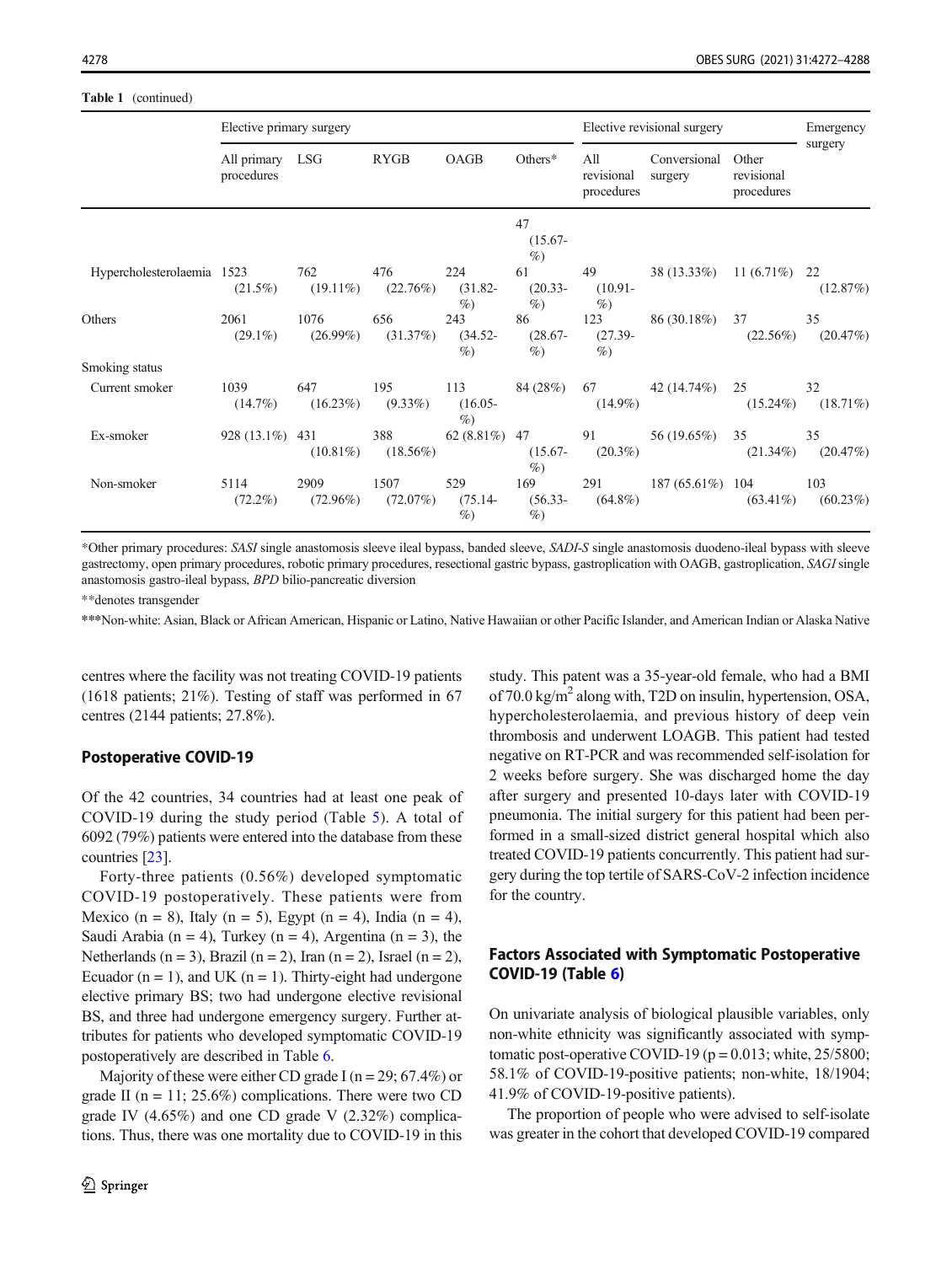<span id="page-7-0"></span>Table 2 30-day morbidity and mortality of elective primary BS, elective revisional BS, and emergency procedures

|                                                      | Primary surgery           |                                   |                                    |                                    | Revisional surgery                  |                              |                         | Emergency                         |                  |
|------------------------------------------------------|---------------------------|-----------------------------------|------------------------------------|------------------------------------|-------------------------------------|------------------------------|-------------------------|-----------------------------------|------------------|
|                                                      | All primary<br>procedures | <b>LSG</b>                        | <b>RYGB</b>                        | OAGB                               | Others                              | All revisional<br>procedures | Conversional<br>surgery | Others                            | surgery          |
|                                                      | 7084                      | 3988                              | 2091                               | 705                                | 300                                 | 449                          | 285                     | 164                               | 171              |
| Highest grade                                        |                           |                                   |                                    |                                    |                                     |                              |                         |                                   |                  |
| Clavien Dindo grade I                                | 166 (2.34%)               | 84<br>$(2.1 -$<br>$1\%$           | 63<br>$(3.0 -$<br>$1\%$            | 11<br>$(1.5 -$<br>$6\%)$           | 8<br>$(2.6 -$<br>$7\%$              | 15 (3.34%)                   | 11 $(3.86\%)$           | 4<br>$(2.44 -$<br>$\%$            | $12(7.02\%)$     |
| Clavien Dindo grade II                               | 136 (1.92%)               | 63<br>$(1.5 -$<br>$8\%$           | 48<br>$(2.3 -$<br>$\%$             | 17<br>$(2.4 -$<br>$1\%$            | 8<br>$(2.6 -$<br>$7\%$              | 11 (2.45%)                   | $6(2.11\%)$             | 5<br>$(3.05 -$<br>$\%$            | 11 $(6.43\%)$    |
| Clavien Dindo grade IIIa                             | 33 $(0.47%)$              | 16<br>$(0.4 -$<br>$\%$            | 8<br>$(0.3 -$<br>8%)               | 7<br>$(0.9 -$<br>$9\%)$            | $\overline{c}$<br>$(0.6 -$<br>$7\%$ | 8(1.78%)                     | 5(1.75%)                | 3<br>$(1.83 -$<br>$\%$            | $1(0.58\%)$      |
| Clavien Dindo grade IIIb                             | 95(1.34%)                 | 50<br>$(1.2 -$<br>$5\%$           | 31<br>$(1.4-$<br>8%)               | 12<br>$(1.7-$<br>$\%$              | $\overline{c}$<br>$(0.6 -$<br>$7\%$ | 13 (2.9%)                    | $8(2.81\%)$             | 5<br>$(3.05 -$<br>$\%$            | 10(5.85%)        |
| Clavien Dindo grade IVa                              | 32(0.45%)                 | 13<br>$(0.3 -$<br>3%)             | 15<br>$(0.7 -$<br>$2\%$ )          | 3<br>$(0.4 -$<br>$3\%$             | $\mathbf{1}$<br>$(0.3 -$<br>$3\%$   | $5(1.11\%)$                  | $4(1.4\%)$              | 1<br>$(0.61 -$<br>$\%$            | 1(0.58%)         |
| Clavien Dindo grade IVb                              | $7(0.1\%)$                | 3<br>$(0.0 -$<br>8%)              | $\overline{2}$<br>$(0.1 -$<br>$\%$ | $\boldsymbol{0}$                   | $\overline{c}$<br>$(0.6 -$<br>$7\%$ | $1(0.22\%)$                  | $1(0.35\%)$             | $\boldsymbol{0}$                  | $\boldsymbol{0}$ |
| Clavien Dindo grade V                                | $10(0.14\%)$              | 4<br>$(0.1 -$<br>$\%$ )           | $\boldsymbol{0}$                   | 4<br>$(0.5 -$<br>$7\%$             | $\overline{c}$<br>$(0.6 -$<br>$7\%$ | $\boldsymbol{0}$             | $\boldsymbol{0}$        | $\boldsymbol{0}$                  | $\boldsymbol{0}$ |
| All complications                                    | 479 (6.76%)               | 233<br>$(5.8 -$<br>$4%$ )         | 167<br>$(7.9 -$<br>$8\%$           | 54<br>$(7.6 -$<br>$5\%$            | 25<br>$(8.3 -$<br>$3\%$             | 53 (11.8%)                   | 35 (12.2%)              | 18<br>$(10.9 -$<br>8%)            | 35 (20.46%)      |
| Clavien Dindo grade I and II                         | 302 $(4.26\%)$            | 147<br>$(3.6 -$<br>$8\%$          | 111<br>$(5.3 -$<br>$0\%$           | 28<br>$(3.9 -$<br>7%               | 16<br>$(5.3 -$<br>$3\%$             | 26 (5.79%)                   | $17(5.96\%)$            | 9<br>$(5.49 -$<br>$\%$            | 23 (13.45%)      |
| Clavien Dindo grade III, IV, V                       | $177(2.50\%)$             | 86<br>$(2.1 -$<br>$5\%$           | 56<br>$(2.6 -$<br>$7\%$            | 26<br>$(3.6 -$<br>$8\%$            | 9<br>$(3.0 -$<br>$\%$               | $27(6.01\%)$                 | 18 (6.31%)              | 9<br>$(5.49 -$<br>$\%$            | $12(7.01\%)$     |
| COVID infection                                      |                           |                                   |                                    |                                    |                                     |                              |                         |                                   |                  |
| COVID-19                                             | 38 (0.54%)                | 20<br>$(0.5 -$<br>$\%$            | 10<br>$(0.4 -$<br>8%)              | 5<br>$(0.7 -$<br>$1\%$             | 3(1%)                               | 2(0.45%)                     | $\boldsymbol{0}$        | 2<br>$(1.22 -$<br>$\%$            | 3(1.75%)         |
| Specific complications                               |                           |                                   |                                    |                                    |                                     |                              |                         |                                   |                  |
| Bleeding                                             | 120(1.69%)                | 57<br>$(1.4 -$<br>$3\%$           | 41<br>$(1.9 -$<br>$6\%$ )          | 20<br>$(2.8 -$<br>4%               | 2<br>$(0.6 -$<br>$7\%)$             | 9(2%)                        | 5(1.75%)                | 4<br>$(2.44 -$<br>$\%$            | $\boldsymbol{0}$ |
| Leak from gastrointestinal tract $50(0.71\%)$        |                           | 26<br>$(0.6 -$<br>$5\%$           | 13<br>$(0.6 -$<br>$2\%$ )          | 9<br>$(1.2 -$<br>8%)               | $\overline{c}$<br>$(0.6 -$<br>$7\%$ | 9(2%)                        | $8(2.81\%)$             | $\mathbf{1}$<br>$(0.61 -$<br>$\%$ | 2(1.17%)         |
| Wound infection                                      | 42 (0.59%)                | 20<br>$(0.5 -$<br>$\%$ )          | 11<br>$(0.5 -$<br>$3\%$            | 7<br>$(0.9 -$<br>$9\%)$            | 4<br>$(1.3 -$<br>$3\%$              | 11 $(2.45%)$                 | $4(1.4\%)$              | 7<br>$(4.27 -$<br>$\%$            | $6(3.51\%)$      |
| Postoperative pneumonia (not<br>otherwise specified) | 15 $(0.21\%)$             | 5<br>$(0.1 -$<br>$3\%$            | 7<br>$(0.3 -$<br>$3\%$             | $\mathbf{1}$<br>$(0.1 -$<br>$4%$ ) | $\overline{c}$<br>$(0.6 -$<br>7%    | 3(0.67%)                     | 2(0.7%)                 | $\mathbf{1}$<br>$(0.61 -$<br>$\%$ | 3(1.75%)         |
| <b>DVT</b>                                           | $3(0.04\%)$               | $\overline{c}$<br>$-0.0$<br>$5\%$ | $\mathbf{1}$<br>$(0.0 -$<br>5%     | $\boldsymbol{0}$                   | $\boldsymbol{0}$                    | $\boldsymbol{0}$             | $\boldsymbol{0}$        | $\boldsymbol{0}$                  | 1(0.58%)         |
| PE                                                   | $7(0.1\%)$                | 2<br>$-0.0$<br>$5\%$              | 3<br>$(0.1 -$<br>$4%$ )            | $\mathbf{1}$<br>$(0.1 -$<br>$4%$ ) | $\mathbf{1}$<br>$(0.3 -$<br>$3\%$   | $\boldsymbol{0}$             | $\boldsymbol{0}$        | $\boldsymbol{0}$                  | $\boldsymbol{0}$ |
| Other*                                               | 244 (3.44%)               | 112<br>$(2.8 -$<br>$1\%$          | 93<br>$(4.4 -$<br>$5\%$            | 25<br>$(3.5 -$<br>$5\%$            | 14<br>$(4.6 -$<br>$7\%$             | 32(7.13%)                    | 22(7.72%)               | 9<br>$(5.49 -$<br>$\%$            | 27 (15.79%)      |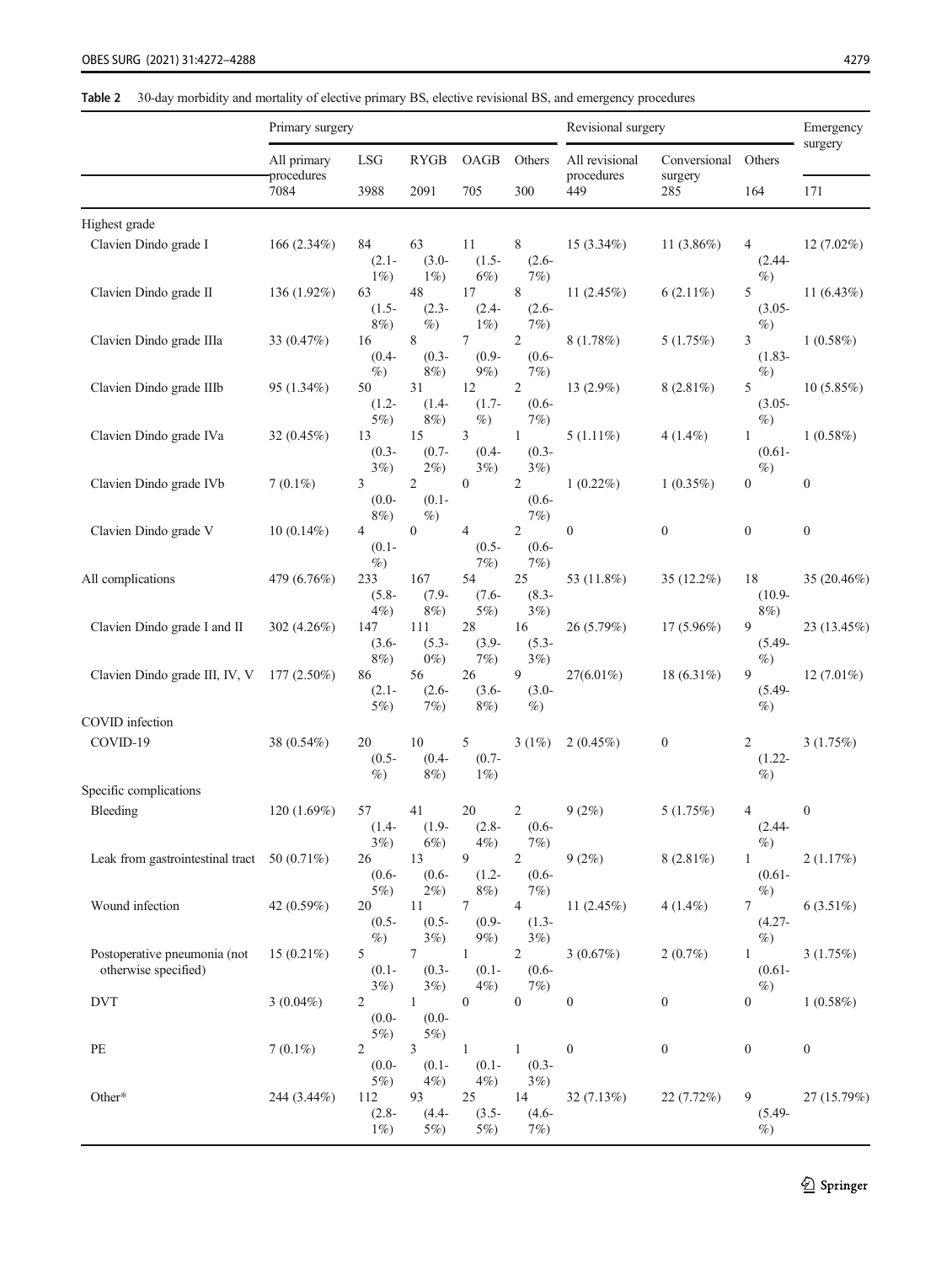<span id="page-8-0"></span>\*Other complications: anaesthetic complications, atelectasis, bowel obstruction, cardiovascular changes, constipation, dehydration, dermatological changes, diarrhoea, dumping syndrome, dysphagia, electrolyte imbalance, fistula, hernia, hyperglycaemia, hypertension, hypoglycaemia, hypotension, ileus, inflammation of local structures, intra-abdominal abscess formation, intraoperative damage to local structures, myocardial infarction, nausea, pain, perforation, port-site haematoma, postoperative pyrexia, reflux, renal failure, type 1 and 2 respiratory failure, ulceration, urinary tract infection, venous thromboembolism (non DVT/PE), and wound dehiscence

to those who did not develop COVID-19 (60.5%; 26/43 vs. 44.1% 3290/7460,  $p = 0.03$ ).

There was no significant difference in the proportion of patients who had preoperative testing for SARS-CoV-2 between those who did and did not develop postoperative symptomatic COVID-19 (81.4%; 35/43 vs 79.6%; 6100/7661).

Similarly, there was no difference in the proportion of patients who underwent BS in hospitals also looking after COVID-19 patients as compared to those who weren't (74.4%; 32/43 vs 79.0%; 6054/7661).

**Table 3** Univariate and logit regression analysis (7687 observation) for the risk of postoperative surgical complications within 30 days. \*\*\*  $p < 0.01$ , \*\*  $p < 0.05$ , \*  $p < 0.1$ 

|                                                |                         | Univariate analysis                |                                | Regression analysis |            |                      |
|------------------------------------------------|-------------------------|------------------------------------|--------------------------------|---------------------|------------|----------------------|
|                                                |                         | No complication<br>(7137 patients) | Complication<br>(567 patients) | p value             | Odds ratio | Confidence intervals |
| Age (year increase)                            |                         | $40.52 \pm 11.8$                   | $43.14 \pm 12$                 | < 0.001             | 1.008*     | $1.000 - 1.017$      |
| $Sex = male$                                   |                         | 1822 (25.53%)                      | 175 (30.86%)                   | 0.02                | $1.259**$  | $1.033 - 1.534$      |
| BMI (unit increase)                            |                         | $42.5 \pm 7.3$                     | $41.9 \pm 8.4$                 | 0.71                | 0.993      | $0.981 - 1.006$      |
| Non-white                                      |                         | 1755 (24.9%)                       | 129 (22.8%)                    | 0.26                | 1.020      | $0.797 - 1.305$      |
| Type 2 diabetes mellitus                       | Diet controlled         | 398 (5.6%)                         | 41 (7.2%)                      | < 0.001             | 1.141      | $0.800 - 1.630$      |
|                                                | Oral medication         | 790 (11.1%)                        | 54 (9.5%)                      |                     | $0.681**$  | $0.497 - 0.931$      |
|                                                | Insulin dependent       | $233(3.3\%)$                       | $37(6.5\%)$                    |                     | $1.451*$   | $0.987 - 2.134$      |
| Hypertension                                   |                         | 1434 (20.1%)                       | 161 $(28.4\%)$                 | < 0.001             | 1.083      | $0.879 - 1.334$      |
| Sleep apnoea                                   | Not on CPAP             | 802 (11.2%)                        | 89 (15.7%)                     | 0.001               | 1.107      | $0.842 - 1.457$      |
|                                                | on CPAP                 | 902 (12.6%)                        | 85 (15%)                       | 0.107               | 1.395**    | 1.076-1.809          |
| Hypercholesterolemia                           |                         | 1434 (20.1%)                       | 161 (28.4%)                    | < 0.001             | $1.440***$ | $1.161 - 1.786$      |
| Other co-morbidities                           |                         |                                    |                                |                     | 1.062      | $0.874 - 1.290$      |
| Smoking status (past or current)               |                         | 1988 (27.9%)                       | 204 (36%)                      | < 0.001             | $1.253**$  | 1.038-1.513          |
| Surgery category reference — primary LSG       |                         | 3755 (52.6%)                       | 233 $(41.1\%)$                 | < 0.001             |            |                      |
| Surgery category                               | Emergency surgery       | 136 (1.91%)                        | 35 (6.17%)                     |                     | 3.089***   | 1.983-4.814          |
|                                                | Revisional surgery      | 396 (5.5%)                         | 53 (9.3%)                      |                     | $1.927***$ | 1.374-2.701          |
|                                                | <b>RYGB</b>             | 1924 (27%)                         | 167 (29.5%)                    |                     | 1.219*     | 0.978-1.521          |
|                                                | OAGB                    | 651 (9.1%)                         | 54 (9.5%)                      |                     | 1.244      | $0.902 - 1.716$      |
|                                                | Other primary surgeries | 275 (3.9%)                         | 25 (4.4%)                      |                     | 1.492*     | 0.931-2.392          |
| Hospital size reference < 200 beds             |                         | 2127 (29.8%)                       | $134(23.6\%)$                  | < 0.001             |            |                      |
| Hospital capacity                              | $200 - 499$             | 2156 (30.2%)                       | 161 (28.4%)                    |                     | 1.068      | $0.818 - 1.395$      |
| (beds)                                         | 500-999                 | 1886 (26.4%)                       | 194 (34.2%)                    |                     | 1.140      | $0.841 - 1.545$      |
|                                                | 1000-1999               | 691 (9.7%)                         | 64 (11.3%)                     |                     | 1.191      | $0.831 - 1.707$      |
|                                                | > 2000                  | 277 (3.9%)                         | $14(2.5\%)$                    |                     | 0.735      | $0.383 - 1.409$      |
| Hospital category reference - district general |                         | 2247 (31.5%)                       | 145 $(25.6\%)$                 | < 0.001             |            |                      |
| Hospital category                              | Teaching hospital       | 2254 (31.6%)                       | 217 (38.3%)                    |                     | $1.431***$ | $1.105 - 1.852$      |
|                                                | University hospital     | 2636 (36.9%)                       | 205 (36.2%)                    |                     | 1.088      | $0.836 - 1.414$      |
| Surgeon experience reference < 500 procedures  |                         | 1129 (15.8%)                       | 110 $(19.4\%)$                 | < 0.001             |            |                      |
| Surgeon experience                             | 500-999                 | 827 (11.6%)                        | 35 $(6.2\%)$                   |                     | 1.167      | $0.862 - 1.581$      |
| (procedures)                                   | 1000-2000               | 4264 (59.7%)                       | 322 (56.8%)                    |                     | $0.754**$  | $0.587 - 0.968$      |
|                                                | > 2000                  | 917 (12.8%)                        | 100(17.6%)                     |                     | $0.434***$ | $0.285 - 0.659$      |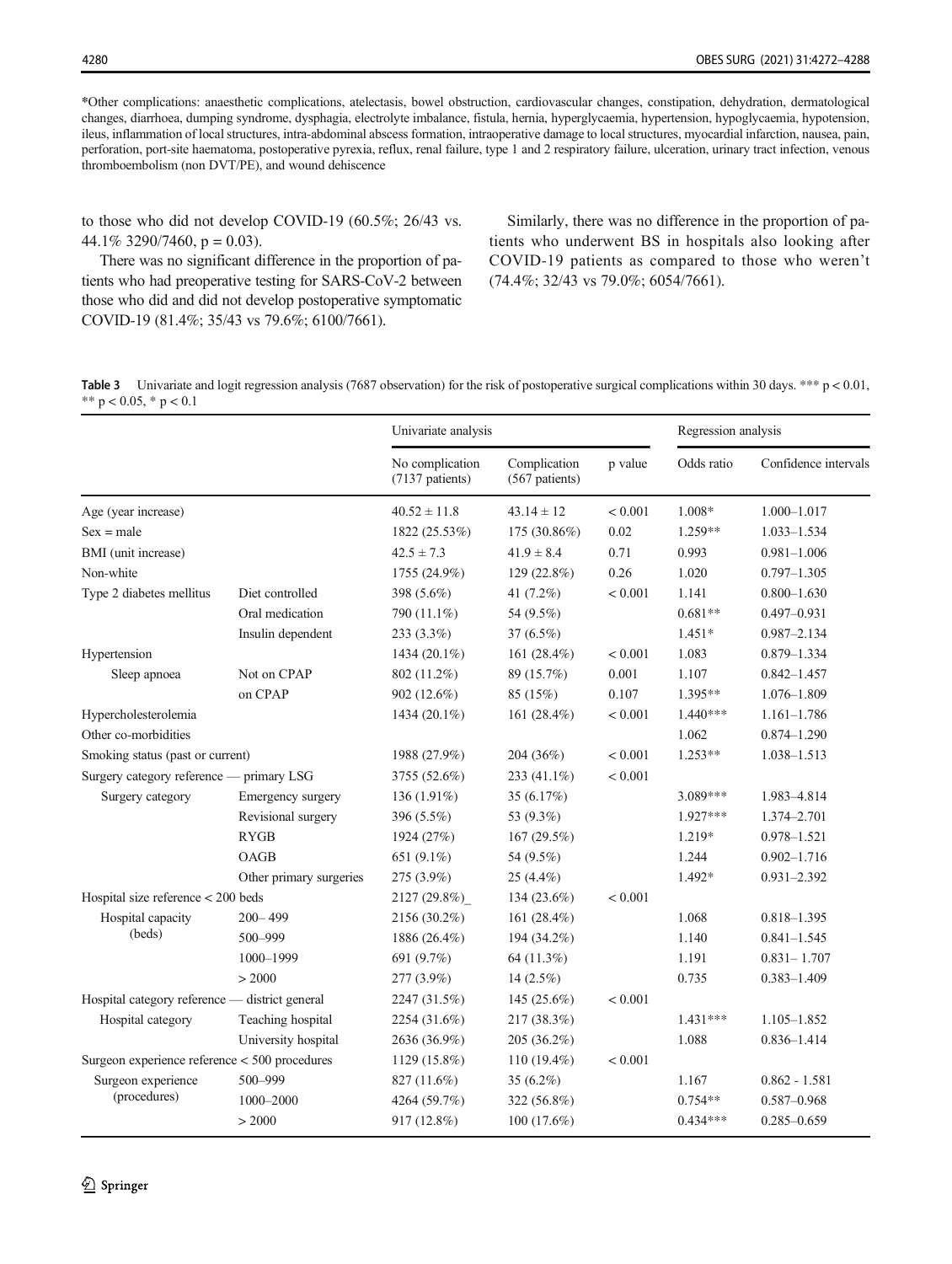#### <span id="page-9-0"></span>Table 4 Perioperative COVID-19 safety protocols

Was patient asked to self (or home) isolate before the surgery?

|                                                                                                                                                                   | Elective surgery ( $n = 7533$ )          |                     |                               | Emergency surgery $(n = 171)$        |                   |                               |  |  |
|-------------------------------------------------------------------------------------------------------------------------------------------------------------------|------------------------------------------|---------------------|-------------------------------|--------------------------------------|-------------------|-------------------------------|--|--|
| Yes, for approximately 1 week                                                                                                                                     | 2067 (27.4%)                             |                     |                               | $1(0.6\%)$                           |                   |                               |  |  |
| Yes, for approximately 10 days                                                                                                                                    | $163(2.2\%)$                             |                     |                               | $2(2.1\%)$                           |                   |                               |  |  |
| Yes, for approximately 2 weeks                                                                                                                                    | 1061 $(14.1\%)$                          |                     |                               | $22(12.9\%)$                         |                   |                               |  |  |
| No self-isolation recommended                                                                                                                                     | 4068 (54%)                               |                     |                               | 119 (69.6%)                          |                   |                               |  |  |
| Other durations                                                                                                                                                   | $174(2.3\%)$                             |                     |                               | $27(15.8\%)$                         |                   |                               |  |  |
| Preoperative testing                                                                                                                                              |                                          |                     |                               |                                      |                   |                               |  |  |
| Did the patient undergo any specific test for $6042 (80.2\%)$<br>SARS-CoV-2/ COVID-19 preoperative-<br>ly<br>to rule out active infection or confirm<br>immunity? |                                          |                     |                               | 93 (54.4%)                           |                   |                               |  |  |
| Name of test                                                                                                                                                      | Positive                                 | Negative            | Not tested/not avail-<br>able | Positive                             | Negative          | Not tested/Not avail-<br>able |  |  |
| <b>RT PCR</b>                                                                                                                                                     | 11<br>$(0.15\%)$                         | 5193<br>$(68.94\%)$ | 838 (11.12%)                  | $\overline{2}$<br>$(1.17-$<br>$\%$   | 72<br>$(42.11\%)$ | $19(11.11\%)$                 |  |  |
| Antigen test                                                                                                                                                      | $\boldsymbol{0}$                         | 279 (3.7%)          | 5757 (76.42%)                 | $\boldsymbol{0}$                     | 23<br>$(13.45\%)$ | 70 (40.94%)                   |  |  |
| Antibody test                                                                                                                                                     | 17<br>$(0.23\%)$                         | 671 $(8.91\%)$      | 5344 (70.94%)                 | $\mathbf{0}$                         | 3(1.75%)          | 90 (52.63%)                   |  |  |
| Chest X ray                                                                                                                                                       | $9(0.12\%)$                              | 3593 (47.7%)        | 2424 (32.18%)                 | 3<br>$(1.75 -$<br>$\%$               | 38<br>$(22.22\%)$ | 52 (30.41%)                   |  |  |
| CT scan chest                                                                                                                                                     | $9(0.12\%)$                              | 1163<br>$(15.44\%)$ | 4852 (64.41%)                 | 1<br>$(0.58 -$<br>$\%$               | 13 $(7.6\%)$      | 79 (46.2%)                    |  |  |
| Was PPE (FFP3/N95) used in theatre?                                                                                                                               | Yes 3316 $(44.02\%)$<br>No 4217 (55.98%) |                     |                               | Yes 49 $(28.65%)$<br>No 122 (71.35%) |                   |                               |  |  |

# The Temporal Relationship Between the Country Incidence of COVID-19 and the Reported Post-BS Symptomatic COVID-19 Cases (Fig. [1\)](#page-11-0)

With regard to the incidence of COVID-19 for individual countries, data from Ecuador, Iran, and Turkey were excluded from this analysis due to the absence of an obvious peak during the study period.

Symptomatic postoperative COVID-19 was more likely to develop (0.7%; 34/4674 cases) when all/part of the postoperative 30-day follow-up was within the top tertile of SARS-CoV-2 infection incidence for that country as opposed to when the incidence was in the bottom two tertiles (0.1%; 2/ 1924 cases). This difference was statistically significant (p < 0.001).

# Hospital and Surgeon Characteristics

Data was equally represented from district general hospitals vs. teaching hospitals vs. university hospitals (2392 (31%) vs. 2471 (32.1%) vs. 2841 (36.9%) patients). The majority of the data were from hospitals with a bed capacity of < 1000 beds– 5152 (66.9%) patients. A majority of the surgeons had performed between 1000 and 2000 procedures — 4586 (59.5%).

# **Discussion**

This is the biggest study on patients undergoing any non-cancer surgery during the pandemic. This study showed that elective BS performed during the COVID-19 pandemic is probably safe with low 30-day morbidity and mortality and very low risk of symptomatic COVID-19, most of which were mild severity infections. This study also identified the factors associated with 30-day complications and symptomatic COVID-19 post-BS. These findings should reassure patients and health care providers regarding the safety of BS during the COVID-19 pandemic.

The burden of the pandemic has been uneven across the globe and also fluctuated widely from month to month within regions. At times, the healthcare systems have been too overwhelmed to allow for any elective surgery to take place.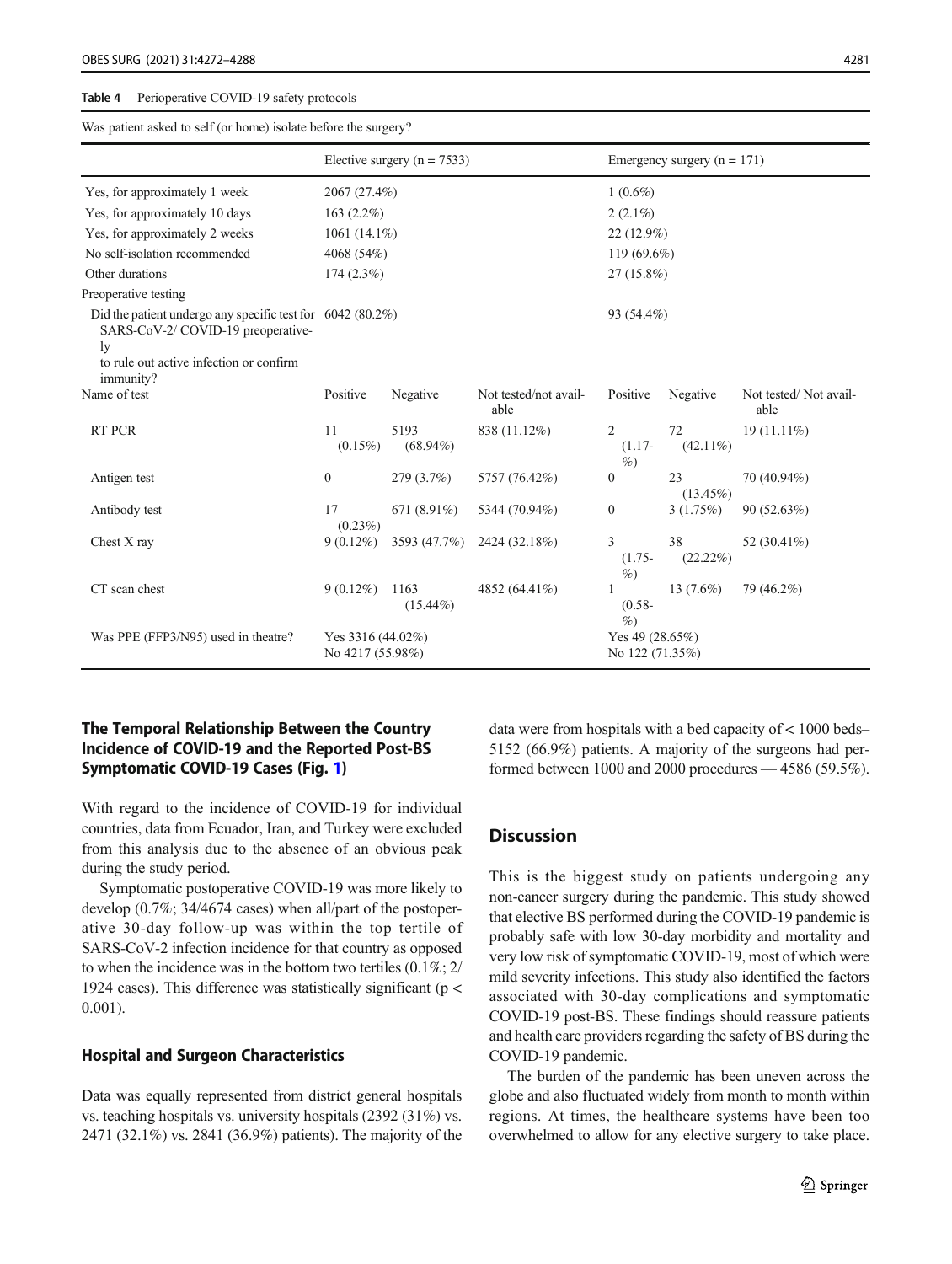<span id="page-10-0"></span>Table 5 Country-wise reporting of cases and the relationship of the peak incidence of COVID-19 to the study period (1st May–30th Nov). (Based on [https://github.com/CSSEGISandData/COVID-19/tree/master/](https://github.com/CSSEGISandData/COVID-19/tree/master/csse_covid_19_data/csse_covid_19_time_series) [csse\\_covid\\_19\\_data/csse\\_covid\\_19\\_time\\_series](https://github.com/CSSEGISandData/COVID-19/tree/master/csse_covid_19_data/csse_covid_19_time_series) accessed 01/12/2020 at  $14:00$  GMT). Shaded lines represent countries that did not have a peak of COVID-19 incidence during the study period

| Country                  | <b>Continent</b> | No. of<br><b>BMS</b> | Postoperative<br>symptomatic<br>COVID-19 | Peak      | <b>Timing</b><br>of peak |
|--------------------------|------------------|----------------------|------------------------------------------|-----------|--------------------------|
| Andorra                  | Europe           | 16                   |                                          | 22/10/20  | during                   |
| Argentina                | South America    | 116                  | 3                                        | 13/10/20  | during                   |
| Australia                | Australia        | 124                  |                                          | 30/07/20  | during                   |
| Belgium                  | Europe           | 114                  |                                          | 25/10/20  | during                   |
| <b>Brazil</b>            | South America    | 266                  | 2                                        | 02/08/20  | during                   |
| China                    | Asia             | 28                   |                                          | 09/02/20  | before                   |
| Colombia                 | South America    | 52                   |                                          | 12/08/20  | during                   |
| Croatia                  | Europe           | 11                   |                                          | 29/11/20  | during                   |
| Ecuador                  | South America    | 53                   | $\mathbf{1}$                             | >30/11/20 | after                    |
| Egypt                    | Africa           | 156                  | 4                                        | 17/06/20  | during                   |
| Finland                  | Europe           | 5                    |                                          | 13/04/20  | before                   |
| France                   | Europe           | 370                  |                                          | 31/10/20  | during                   |
| Germany                  | Europe           | 423                  |                                          | 01/04/20  | before                   |
| Greece                   | Europe           | 142                  |                                          | 14/11/20  | during                   |
| India                    | Asia             | 290                  | 4                                        | 13/09/20  | during                   |
| Iran                     | Asia             | 171                  | $\overline{2}$                           | >30/11/20 | after                    |
| Ireland                  | Europe           | 67                   |                                          | 18/10/20  | during                   |
| Israel                   | Asia             | 160                  | 2                                        | 23/07/20  | during                   |
| Italy                    | Europe           | 1223                 | 5                                        | 12/11/20  | during                   |
| Jordan                   | Asia             | 26                   |                                          | 15/11/20  | during                   |
| Lebanon                  | Asia             | 22                   |                                          | 09/11/20  | during                   |
| Lithuania                | Europe           | 75                   |                                          | >30/11/20 | after                    |
| Malaysia                 | Asia             | 11                   |                                          | >30/11/20 | after                    |
| Mexico                   | North America    | 754                  | 8                                        | 24/07/20  | during                   |
| Netherlands              | Europe           | 772                  | 3                                        | 25/10/20  | during                   |
| Oman                     | Asia             | $\overline{c}$       |                                          | 07/07/20  | during                   |
| Pakistan                 | Asia             | 17                   |                                          | 14/06/20  | during                   |
| Poland                   | Europe           | 108                  |                                          | 11/11/20  | during                   |
| Portugal                 | Europe           | 168                  |                                          | 16/11/20  | during                   |
| Romania                  | Europe           | 61                   |                                          | 12/08/20  | during                   |
| Russia                   | Europe/Asia      | 19                   |                                          | 16/05/20  | during                   |
| Saudi Arabia             | Asia             | 107                  | 4                                        | 23/06/20  | during                   |
| Singapore                | Asia             | 28                   |                                          | 01/05/20  | during                   |
| Slovenia                 | Europe           | 11                   |                                          | 14/11/20  | during                   |
| Spain                    | Europe           | 289                  |                                          | 01/11/20  | during                   |
| Sweden                   | Europe           | 32                   |                                          | 14/06/20  | during                   |
| Syria                    | Asia             | 25                   |                                          | 22/08/20  | during                   |
| Turkey                   | Europe/Asia      | 846                  | $\overline{\mathcal{A}}$                 | >30/11/20 | after                    |
| United Arab Emirates     | Asia             | 158                  |                                          | 19/05/20  | during                   |
| United Kingdom           | Europe           | 263                  | $\mathbf{1}$                             | 03/11/20  | during                   |
| United States of America | North America    | 104                  |                                          | 21/07/20  | during                   |
| Venezuela                | South America    | 19                   |                                          | 02/09/20  | during                   |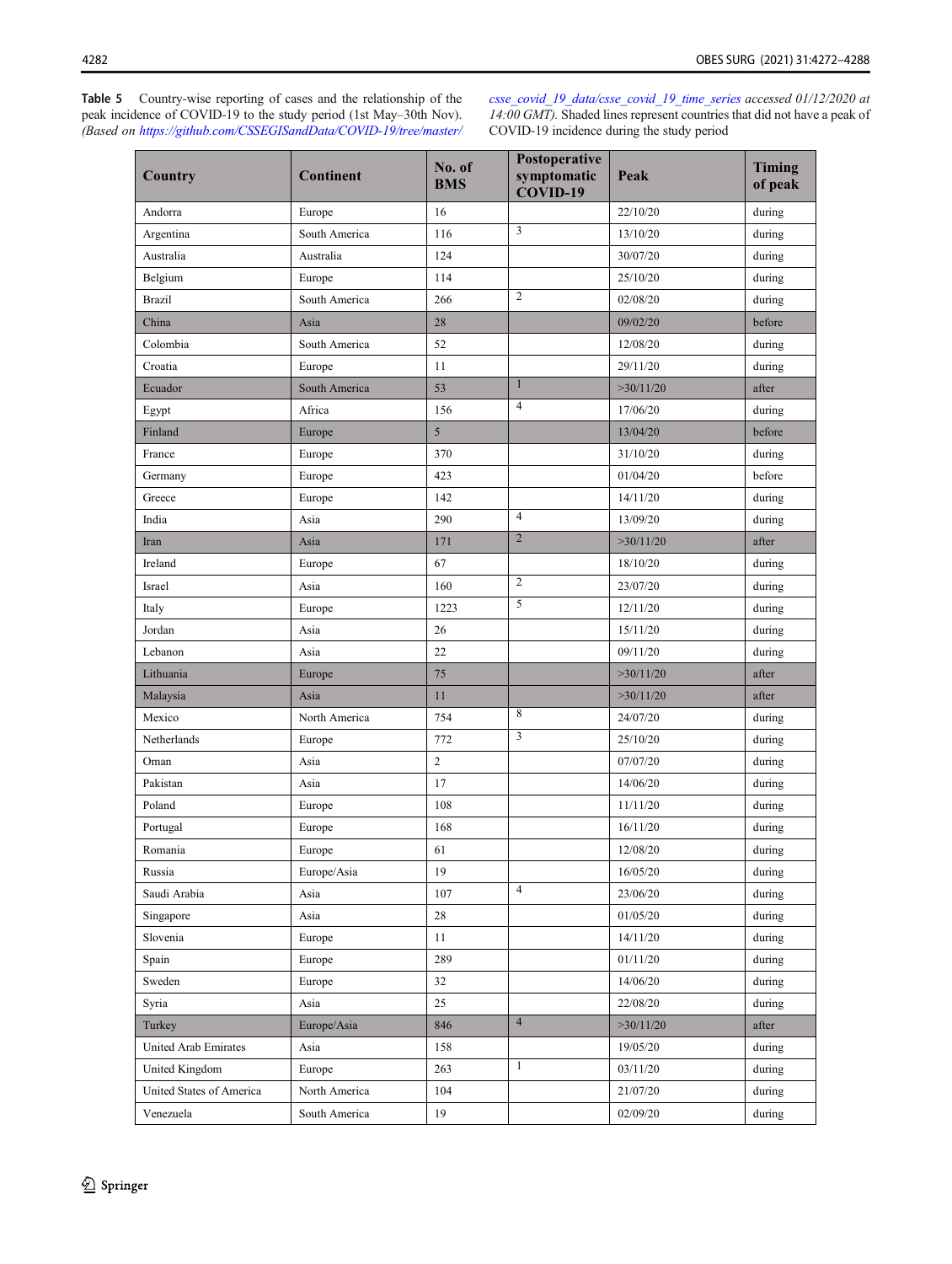#### <span id="page-11-0"></span>Table 6 Factors associated with symptomatic postoperative COVID-19

|                                           | Symptomatic postoperative COVID-19 |                | p value |
|-------------------------------------------|------------------------------------|----------------|---------|
|                                           | Yes                                | No.            |         |
| Non-white ethnicity                       | 18 (41.8%)                         | 1886 (24.6%)   | 0.013   |
| Preoperative self-isolation               | $26(60.5\%)$                       | 3290 (44.1%)   | 0.031   |
| Preoperative testing                      | $35(81.4\%)$                       | $6100(79.6\%)$ | 0.774   |
| Hospitals also treating COVID-19 patients | $32(74.4\%)$                       | 6054 (79%)     | 0.46    |
| Use of PPE in theatre                     | $23(0.7\%)$                        | 4319 (99.5%)   | 0.193   |

However, as is evident from our study, there have also been times when some surgical teams have had a more favourable pandemic condition and the resources to carry out elective surgery such as BS. This is probably a result of the massive global effort on the development of consensus guidelines and prioritisation criteria on safe resumption of BS [\[4](#page-15-0), [6](#page-15-0), [24\]](#page-15-0). But there is little data on the safety of the BS during the pandemic with the adoption of some or all of these recommendations. In particular, there is a need to understand the efficacy of protocols in identifying asymptomatic SARS-CoV-2 infected patients and reducing viral transmission within healthcare facilities. We also need to understand if other changes imposed by the pandemic such as recommendations to avoid laparoscopic surgery without any definite evidence [\[25](#page-15-0)]; deskilling of the surgical teams; recommendations to shorten hospital stay of patients and increased use of telemedicine[\[4](#page-15-0), [6\]](#page-15-0); and recommendations to operate on highest risk patients first [\[24\]](#page-15-0) have impacted the safety of BS.

In our first report from this dataset [\[19\]](#page-15-0), we had concluded that the 30-day morbidity and mortality of elective primary BS at 6.8% and 0.05%, respectively, seemed similar to the pre-pandemic figures. These figures have remained broadly unchanged at 6.76% and 0.14% even though we now have 7084 elective primary BS patients as opposed to 2001 in our initial report [\[19\]](#page-15-0). These figures appear similar to large pre-pandemic BS datasets [[26](#page-15-0)–[28](#page-15-0)].





SARS-CoV2 positive patient with a dot. The darker shaded area after each dot indicates the 30-day follow-up period. The study period started at 01/05/2020 and ended at 30/11/2020. The top three panels were used to show this data due to the differences in the scale of incidence of SARS-CoV-2 infection in respective countries. The bottom panel illustrates the tertiles and infections/ day in Argentina. Patient A had date of surgery and 30-day follow-up within the lower and middle tertile. Patient B had the 30-day follow-up in the top tertile and Patient C had date of surgery and 30-day follow-up in the top tertile of the number of cases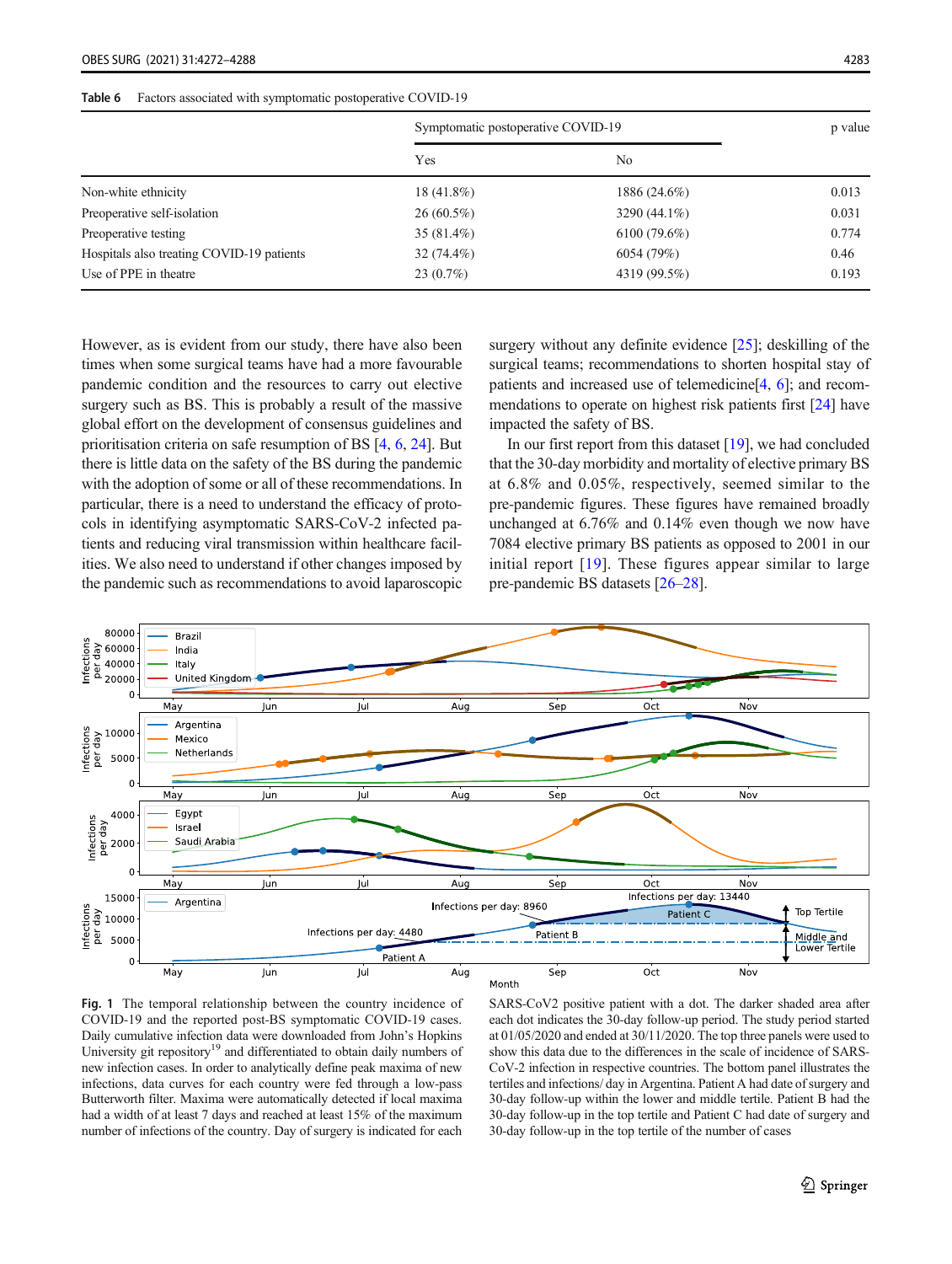It would be particularly interesting to know what percentage of patients undergoing BS during the pandemic develops symptomatic COVID-19 postoperatively and the outcomes of those who were inadvertently operated on whilst positive for SARS-CoV-2 at the time of the surgery. This makes the emergency cohort in our study of particular interest especially because we know that patients with perioperative SARS-CoV-2 have significantly higher morbidity and mortality [\[1\]](#page-15-0). At the same time, the outcomes of the different cohorts — primary elective BS, primary revisional BS, and emergency surgery groups — have been clearly and separately presented in this study as they have different characteristics. Of note, two emergency patients in this study were positive for SARS-CoV-2 at the time of the surgery — one developed COVID pneumonia and the other remained symptomatic. Neither of the two died.

The incidence of symptomatic COVID-19 postoperatively was low in our study, and most of these were mild (CD grade I or II). This may be due to several factors such as low disease burden in the community or effective preoperative strategies or measures to reduce in-hospital transmission of the virus. Overall, it does suggest that measures adopted locally by bariatric surgery teams were effective in preventing postoperative COVID-19. The single COVID-related mortality reported was a high-risk patient with severe obesity, multiple co-morbidities who had also tested negative for SARS-CoV-2 infection preoperatively. This patient presented 10 days after surgery. Since the median incubation period of COVID-19 is around 4 days [[29](#page-15-0)], this patient probably acquired the virus postoperatively. This might suggest a need to develop protocols for postoperative protection for high-risk patients. Such an approach would be supported by another study on benign surgery (Trauma and Orthopaedics) by Karayiannis and colleagues [\[30](#page-15-0)] where authors recommended the development of effective strategies to reduce "post-operative exposure to the virus". However, specific lessons that were learnt by the team where this unfortunate event happened were not captured in this study. This needs to be examined in future studies on this topic. Similarly, based on just one mortality, it would be unreasonable to conclude that patients with significant co-morbidities should not be offered BS during the pandemic.

Blood coagulation disorders continue to be an area of much interest during this pandemic [\[31](#page-15-0), [32\]](#page-15-0). Patients in this study who died of pulmonary embolism or mesenteric venous thrombosis were not positive for SARS-CoV-2. We could not obtain detailed information on the patient who died of multiorgan failure (NOS) as the patient was treated in a different facility and the original surgeon could not provide us with all the details. However, the surgeon did not report this patient as having suffered from postoperative COVID-19.

With regard to perioperative strategies, there is data on preoperative RT-PCR testing and COVID-free pathways in the context of cancer surgery [\[12](#page-15-0), [13\]](#page-15-0) but not for patients undergoing benign surgery. In this study, preoperative viral testing or surgeries in a facility that was not treating COVID-19 patients were not associated with less postoperative symptomatic COVID-19 infection. Interestingly, we found that those who were advised preoperative self-isolation were significantly more likely to develop postoperative symptomatic COVID-19. This could be due to an overall higher viral burden in those communities at the time of preoperative consultation/counselling. One could hypothesise that surgical teams in areas with higher viral community load were more likely to recommend preoperative self-isolation. It is a counterintuitive association that needs examination in further focussed studies. Furthermore, the true protective effect of preoperative self-isolation may have been masked by the preoperative testing for SARS-CoV-2 infection as the majority of the patients in this study underwent some form of testing.

The risk of developing postoperative symptomatic COVID-19 was greater when the surgery or part of the 30-day follow-up occurred during the peak of COVID-19 incidence for that country. This might suggest a need for measures to reduce postoperative viral exposure. However, this information cannot be used to determine the level of pandemic burden when it would be safe to perform BS in any particular region since this information can only be worked out retrospectively with our methodology (BS was safer when the country incidence was in the lower two tertiles as opposed to the higher tertile).

The data from this study supports data from previous studies that patients of non-white ethnicity were at a higher risk of symptomatic COVID-19 postoperatively [\[33](#page-16-0)]. This may be due to several factors as non-white patients in this study come from countries with diverse healthcare systems and disease burdens [\[34\]](#page-16-0). Even within the same country, non-white populations may be at higher risk due to socio-economic and cultural factors. In light of these findings, additional and more stringent COVID-19-specific perioperative protocols could be considered for non-white patients who are undergoing BS. These could include stricter preoperative testing and self-isolation; more stringent precautions such as mask-wearing; segregation from emergency patients; use of PPE in the healthcare facility; easy access to surgical teams postoperative; and postoperative self-isolation.

This is the first multinational study to examine complications of BS and the predictors of these complications. In this study, we found that increasing age, male sex, or current or former smoking predicted the severity of complications following BS. This has previously been documented in the literature [\[35\]](#page-16-0). Emergency and revisional bariatric surgery were associated with a higher risk of postoperative complications as was primary RYGB. This reflects the complexity of emergency and revisional BS. Similarly, a higher risk of complications with RYGB has been previously reported [\[36](#page-16-0)]. It is worth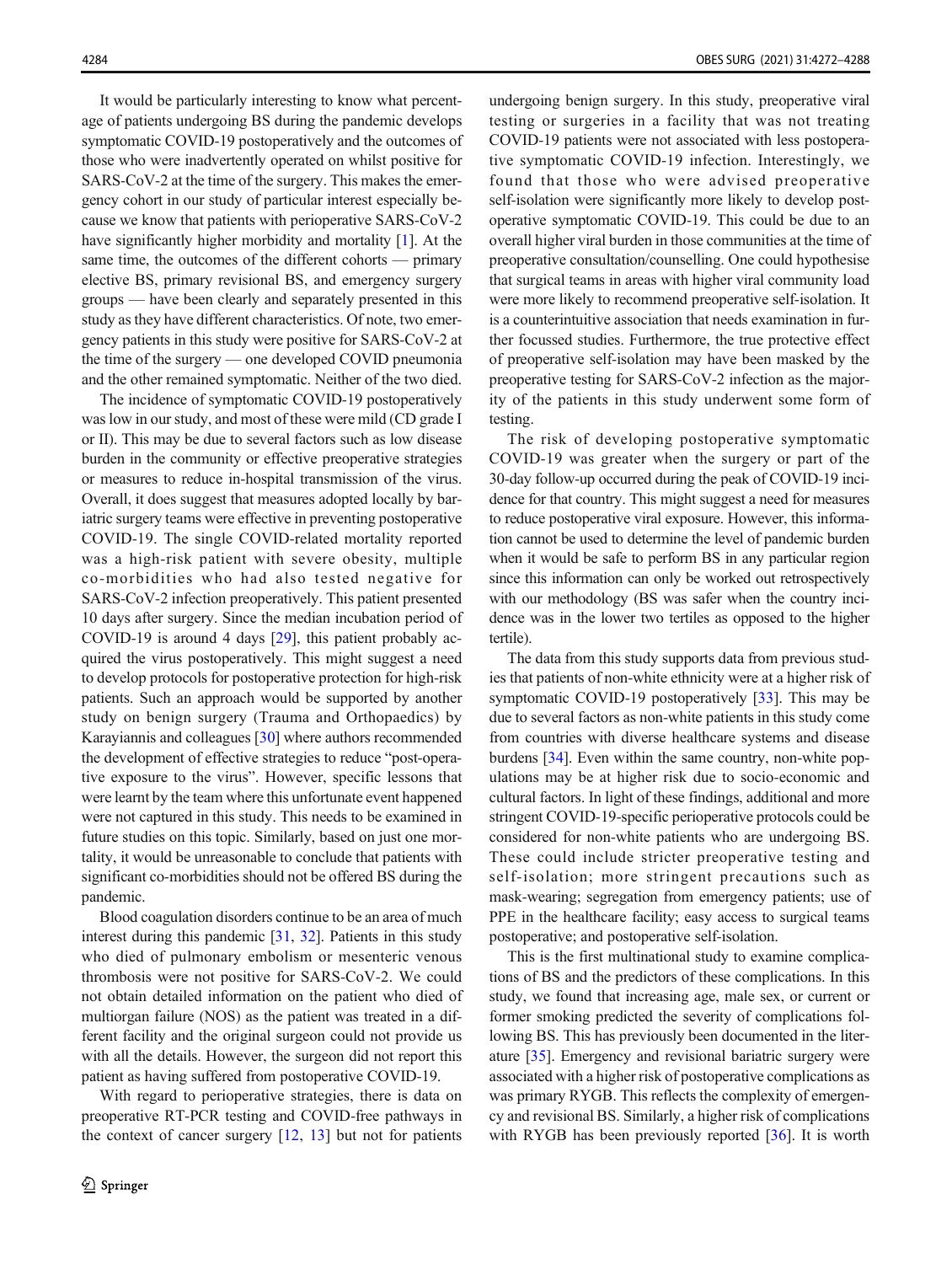noting here that though complication rates were higher for both LRYGB and LOAGB (compared to LSG), this difference was only significant for LRYGB after adjustment for risk factors. This data also confirmed a higher risk of complications with insulin-treated T2D, untreated obstructive sleep apnoea, hypertension, and hypercholesterolaemia. The association of T2D with increased morbidity and mortality after BS has been previously reported [\[36](#page-16-0)]. The data supported that increasing surgical experience was associated with a lower risk of postoperative complications and that type of hospital affected the risk of postoperative complications.

The findings of this study might also be relevant to the wider category of minor and intermediate-risk elective surgical procedures in the context of the pandemic [\[37\]](#page-16-0). Until conclusive research on this subject, the findings of this study might suggest a role for postoperative isolation and additional protocols in non-white patients.

## Study Limitations

This study has several limitations. It only includes data of participating centres and may therefore not represent the real global picture. The outcomes of this study are only applicable to the study population and cannot be extrapolated to populations whose composition is different from the current study in terms of age, sex, and racial characteristics. Also, data reported from countries was not proportional to the prevalence of pre-pandemic bariatric surgery in those countries. Notably, the numbers from the USA and Brazil are fewer than expected. This may be due to several factors such as the pandemic burden in those countries at the time of the study or engagement of surgical teams within those countries with this study.

There was no data available for 30 patients. However, complete 30-day follow-up data on 99.6% of the patients should be considered satisfactory. Also, though all reasonable care was undertaken to ensure our collaborators knew the importance of submitting all consecutive patients during the study period, we cannot be certain of that. At the same time, repeated reminders on the importance of this should have encouraged it. Although data on self-isolation has been presented, no attempts were made to capture adherence to self-isolation or mode of self-isolation (co-self-isolation with household).

Only patients with symptomatic infection were reported by the collaborators. The local prevalence data and incidence of postoperative SARS-CoV-2 infection have been presented over the entire study period and have not been divided into monthly periods. Finally, data on complications were self-reported by surgical teams and may therefore not represent an accurate picture. There remains the possibility that complications were underreported by collaborators. Authors though hope that anonymous data collection would have reduced any underreporting of complications. Furthermore, no attempt was made by the authors to identify data from

individual participants in this global collaborative study. Data were only analysed as a whole. We further encouraged reporting of complications by asking collaborators to actively confirm the absence of complications at the 30-day mark.

## Study Strengths

The study has several strengths such as a large sample size, the global reach of the study, and extensive data profiling. Almost 80% of the data was collected from countries that had at least one peak of COVID-19 during the study period. With 99.6%, 30-day follow-up data, authors have high confidence that these findings represent true figures in the participating centres. The use of a validated CD system of reporting complications for such a large dataset further adds to the robustness of our study. The large sample size allowed the examination of predictors of complications and postoperative symptomatic COVID-19.

# Conclusion

Bariatric and metabolic surgery can be performed safely during the COVID-19 pandemic with appropriate perioperative protocols. Non-white ethnicity and having surgery during a local peak of COVID-19 for that country were associated with a greater risk of symptomatic COVID-19 postoperatively. There was no relationship between preoperative testing for COVID-19/ preoperative self-isolation and incidence of symptomatic postoperative COVID-19 perhaps suggesting that the measures to reduce the postoperative viral exposure are equally important.

Supplementary Information The online version contains supplementary material available at [https://doi.org/10.1007/s11695-021-05493-9.](https://doi.org/10.1007/s11695-021-05493-9)

Acknowledgements GVG acknowledges from support the NIHR Birmingham ECMC, NIHR Birmingham SRMRC, Nanocommons H2020-EU (731032), and the NIHR Birmingham Biomedical Research Centre and the MRC Health Data Research UK (HDRUK/CFC/01), an initiative funded by UK Research and Innovation, Department of Health and Social Care (England) and the devolved administrations, and leading medical research charities.We thank Naomi Campton (Translational Research and DatabaseManager at University of Birmingham) for providing the support withdatabase maintenance and troubleshooting.

GENEVA Collaborators, Michał Pędziwiatr, Piotr Major, Piotr Zarzycki, Athanasios Pantelis, Dimitris P. Lapatsanis, Georgios Stravodimos, Chris Matthys. Marc Focquet, Wouter Vleeschouwers, Antonio G Spaventa, Carlos Zerrweck, Antonio Vitiello, Giovanna Berardi, Mario Musella, Alberto Sanchez-Meza, Felipe J Cantu Jr, Fernando Mora, Marco A Cantu, Abhishek Katakwar, D Nageshwar Reddy, Haitham Elmaleh, Mohammad Hassan, Abdelrahman Elghandour, Mohey Elbanna, Ahmed Osman, Athar Khan, Laurent layani, Nalini kiran, Andrey Velikorechin, Maria Solovyeva, Hamid Melali, Shahab Shahabi, Ashish Agrawal, Apoorv Shrivastava, Ankur Sharma, Bhavya Narwaria, Mahendra Narwaria, Asnat Raziel, Nasser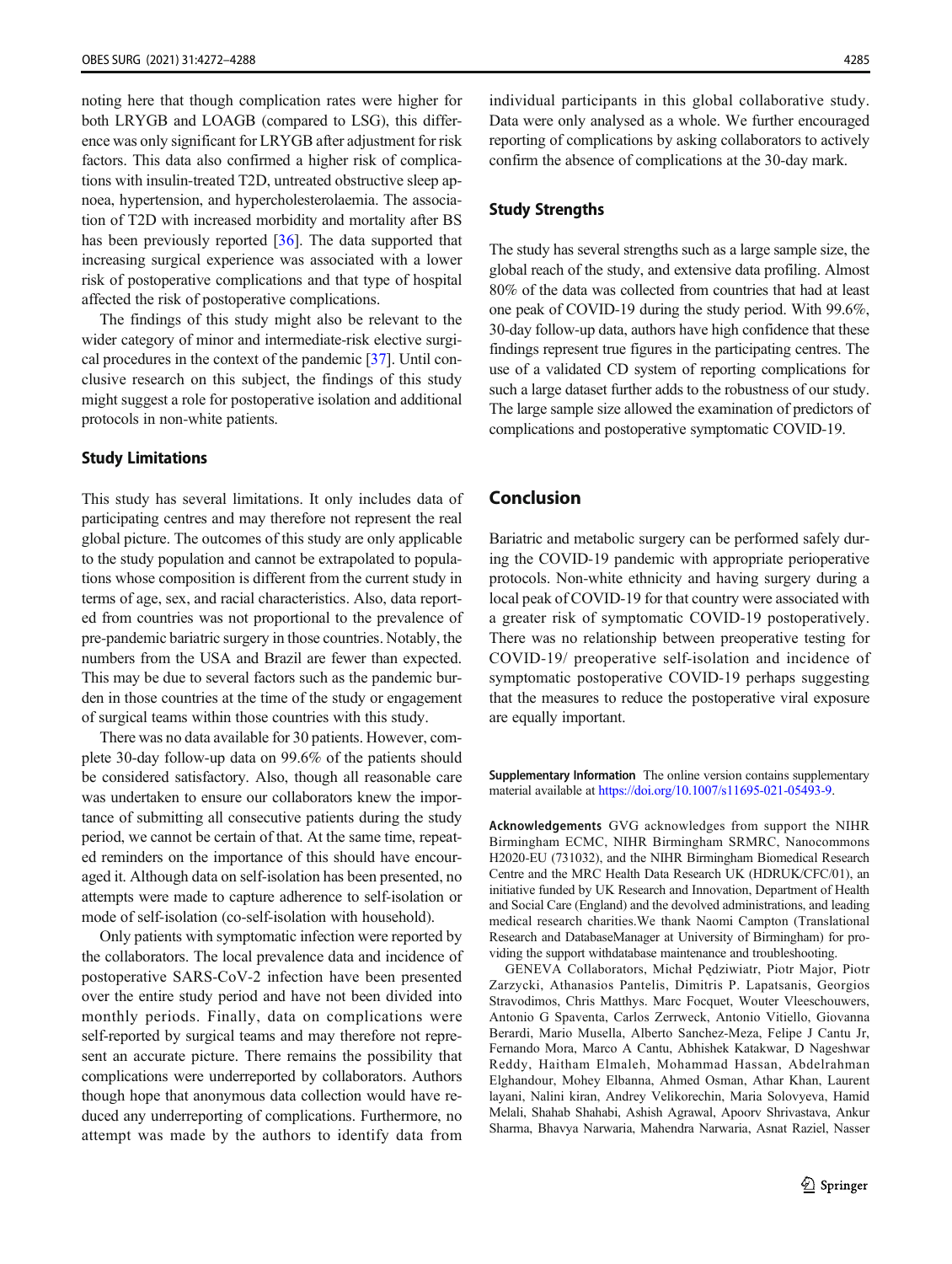Sakran, Sergio Susmallian, Levent Karagöz, Murat Akbaba, Salih Zeki Pişkin, Ahmet Ziya Balta, Zafer Senol, Emilio Manno, Michele Giuseppe Iovino, Ahmed Osman, Mohamed Qassem, Sebastián Arana-Garza, Heitor P. Povoas, Marcos Leão Vilas-Boas, David Naumann, Jonathan Super, Alan Li, Basil J Ammori, Hany Balamoun, Mohammed Salman, Amrit Manik Nasta, Ramen Goel, Hugo Sánchez-Aguilar, Miguel F Herrera, Adel Abou-Mrad, Lucie Cloix, Guilherme Silva Mazzini, Leonardo Kristem, Andre Lazaro, Jose Campos, Joaquín Bernardo, Jesús González, Carlos Trindade, Octávio Viveiros, Rui Ribeiro, David Goitein, David Hazzan, Lior Segev, Tamar Beck, Hernán Reyes, Jerónimo Monterrubio, Paulina García, Marine Benois, Radwan Kassir, Alessandro Contine, Moustafa Elshafei, Sueleyman Aktas, Sylvia Weiner, Till Heidsieck, Luis Level, Silvia Pinango, Patricia Martinez Ortega, Rafael Moncada, Victor Valenti, Ivan Vlahović. Zdenko Boras, Arnaud Liagre, Francesco Martini, Gildas Juglard, Manish Motwani, Sukhvinder Singh Saggu, Hazem Al Momani, Luis Adolfo Aceves López, María Angelina Contreras Cortez, Rodrigo Aceves Zavala, Christine D'Haese RN, Ivo Kempeneers, Jacques Himpens, Andrea Lazzati, Luca Paolino, Sarah Bathaei, Abdulkadir Bedirli, Aydın Yavuz, Çağrı Büyükkasap, Safa Özaydın, Andrzej Kwiatkowski, Katarzyna Bartosiak, Maciej Walędziak, Antonella Santonicola, Luigi Angrisani, Paola Iovino, Rossella Palma, Angelo Iossa, Cristian Eugeniu Boru, Francesco De Angelis, Gianfranco Silecchia, Abdulzahra Hussain, Srivinasan Balchandra, Izaskun Balciscueta Coltell, Javier Lorenzo Pérez, Ashok Bohra, Altaf K Awan, Brijesh Madhok, Paul C Leeder, Sherif Awad, Waleed Al-Khyatt, Ashraf Shoma, Hosam Elghadban, Sameh Ghareeb, Bryan Mathews, Marina Kurian, Andreas Larentzakis, Gavriella Zoi Vrakopoulou, Konstantinos Albanopoulos, Ahemt Bozdag, Azmi Lale, Cuneyt Kirkil, Mursid Dincer, Ahmad Bashir, Ashraf Haddad, Leen Abu Hijleh, Bruno Zilberstein, Danilo Dallago de Marchi, Willy Petrini Souza, Carl Magnus Brodén, Hjörtur Gislason, Kamran Shah, Antonio Ambrosi, Giovanna Pavone, Nicola Tartaglia, S Lakshmi Kumari Kona, Kalyan K, Cesar Ernesto Guevara Perez, Miguel Alberto Forero Botero, Adrian Covic, Daniel Timofte, Madalina Maxim, Dashti Faraj, Larissa Tseng, Ronald Liem, Gürdal Ören, Evren Dilektasli, Ilker Yalcin, Hudhaifa AlMukhtar, Mohammed Al Hadad, Rasmi Mohan, Naresh Arora, Digvijaysingh Bedi, Claire Rives-Lange, Jean-Marc Chevallier, Tigran Poghosyan, Hugues Sebbag, Lamia Zinaï, Saadi Khaldi, Charles Mauchien, Davide Mazza, Georgiana Dinescu, Bernardo Rea, Fernando Pérez-Galaz, Luis Zavala, Anais Besa, Anna Curell, Jose M Balibrea, Carlos Vaz, Luis Galindo, Nelson Silva, José Luis Estrada Caballero, Sergio Ortiz Sebastian, João Caetano Dallegrave Marchesini, Ricardo Arcanjo da Fonseca Pereira, Wagner Herbert Sobottka, Felipe Eduardo Fiolo, Matias Turchi, Antonio Claudio Jamel Coelho, Andre Luis Zacaron, André Barbosa, Reynaldo Quinino, Gabriel Menaldi, Nicolás Paleari, Pedro Martinez-Duartez, Gabriel Martínez de Aragon Ramírez de Esparza, Valentin Sierra Esteban, Antonio Torres, Jose Luis Garcia-Galocha, Miguel Josa, Jose Manuel Pacheco-Garcia, Maria Angeles Mayo-Ossorio, Pradeep Chowbey, Vandana Soni, Hercio Azevedo de Vasconcelos Cunha, Michel Victor Castilho, Rafael Meneguzzi Alves Ferreira, Thiago Alvim Barreiro, Alexandros Charalabopoulos, Elias Sdralis, Spyridon Davakis, Benoit Bomans, Giovanni Dapri, Koenraad Van Belle, MazenTakieddine, Pol Vaneukem, Esma Seda Akalın Karaca, Fatih Can Karaca, Aziz Sumer, Caghan Peksen, Osman Anil Savas, Elias Chousleb, Fahad Elmokayed, Islam fakhereldin, Hany Mohamed Aboshanab, Talal Swelium, Ahmad Gudal, Lamees Gamloo, Ayushka Ugale, Surendra Ugale, Clara Boeker, Christian Reetz, Ibrahim Ali Hakami, Julian Mall, Andreas Alexandrou, Efstratia Baili, Zsolt Bodnar, Almantas Maleckas, Rita Gudaityte, Cem Emir Guldogan, Emre Gundogdu, Mehmet Mahir Ozmen, Deepti Thakkar, Nandakishore Dukkipati, Poonam Shashank Shah, Shashank Subhashchandra Shah, Simran Shashank Shah, Md Tanveer Adil, Periyathambi Jambulingam, Ravikrishna Mamidanna, Douglas Whitelaw, Md Tanveer Adil, Vigyan Jain, Deepa Kizhakke Veetil, Randeep Wadhawan, Antonio Torres, Max Torres, Tabata Tinoco,

Wouter Leclercq, Marleen Romeijn, Kelly van de Pas, Ali K. Alkhazraji, Safwan A. Taha, Murat Ustun, Taner Yigit, Aatif Inam, Muhammad Burhanulhaq, Abdolreza Pazouki, Foolad Eghbali, Mohammad Kermansaravi, Amir Hosein Davarpanah Jazi, Mohsen Mahmoudieh, Neda Mogharehabed, Gregory Tsiotos, Konstantinos Stamou, Francisco J. Barrera Rodriguez, Marco A. Rojas Navarro, Omar Mohamed Torres, Sergio Lopez Martinez, Elda Rocio Maltos Tamez, Gustavo A. Millan Cornejo, Jose Eduardo Garcia Flores, Diya Aldeen Mohammed, Mohamad Hayssam Elfawal, Asim Shabbir, Kim Guowei, Jimmy By So, Elif Tuğçe Kaplan, Mehmet Kaplan, Tuğba Kaplan, DangTuan Pham, Gurteshwar Rana, Mojdeh Kappus, Riddish Gadani, Manish Kahitan, Koshish Pokharel, Alan Osborne, Dimitri Pournaras, James Hewes, Errichetta Napolitano, Sonja Chiappetta, Vincenzo Bottino, Evelyn dorado, Axel Schoettler, Daniel Gaertner, Katharina Fedtke, Francisco Aguilar-Espinosa, Saul Aceves-Lozano, Alessandro Balani, Carlo Nagliati, Damiano Pennisi, Andrea Rizzi, Francesco Frattini, Diego Foschi, Laura Benuzzi, Chirag Parikh, Harshil Shah, Enrico Pinotti, Mauro Montuori, Vincenzo Borrelli, Jerome Dargent, Catalin A Copaescu, Ionut Hutopila, Bogdan Smeu, Bart Witteman, Eric Hazebroek, Laura Deden, Laura Heusschen, Sietske Okkema, Theo Aufenacker, Willem den Hengst, Wouter Vening, Yonta van der Burgh, Ahmad Ghazal, Hamza Ibrahim, Mourad Niazi, Bilal Alkhaffaf, Mohammad Altarawni, Giovanni Carlo Cesana, Marco Anselmino, Matteo Uccelli, Stefano Olmi, Christine Stier, Tahsin Akmanlar, Thomas Sonnenberg, Uwe Schieferbein, Alejandro Marcolini, Diego Awruch, Marco Vicentin, Eduardo Lemos de Souza Bastos, Samuel Azenha Gregorio, Anmol Ahuja, Tarun mittal, Roel Bolckmans, Tom Wiggins, Clément Baratte, Judith Aron Wisnewsky, Laurent Genser, Lynn Chong, Lillian Taylor, Salena Ward, Lynn Chong, Lillian Taylor, Michael W Hi, Helen Heneghan, Naomi Fearon, Andreas Plamper, Karl Rheinwalt, Helen Heneghan, Justin Geoghegan, Kin Cheung Ng, Naomi Fearon, Krzysztof Kaseja, Maciej Kotowski, Tarig A Samarkandy, Adolfo Leyva-Alvizo, Lourdes Corzo-Culebro, Cunchuan Wang, Wah Yang, Zhiyong Dong, Manel Riera, Rajesh Jain, Hosam Hamed, Mohammed Said, Katia Zarzar, Manuel Garcia, Ahmet Gökhan Türkçapar, Ozan Şen, Edoardo Baldini, Luigi Conti, Cacio Wietzycoski, Eduardo Lopes, Tadeja Pintar, Jure Salobir, Cengiz Aydin, Semra Demirli Atici, Anıl Ergin, Huseyin Ciyiltepe, Mehmet Abdussamet Bozkurt, Mehmet Celal Kizilkaya, Nezihe Berrin Dodur Onalan, Mariana Nabila Binti Ahmad Zuber, Wei Jin Wong, Amador Garcia, Laura Vidal, Marc Beisani, Jorge Pasquier, Ramon Vilallonga, Sharad Sharma, Chetan Parmar, Lyndcie Lee, Pratik Sufi, Hüseyin Sinan, Mehmet Saydam

Author Contribution Concept: RS and KM

Manuscript writing and reviewing: all authors Figures: CL Analysis: RS, GR, and GG Data collection and conduct: RS

Funding This study is funded by Bariatric Unit, University Hospital Birmingham NHS Foundation Trust.

## **Declarations**

Human and Animal Rights and Informed Consent All procedures performed in studies involving human participants were in accordance with the ethical standards of the institutional and/or national research committee and with the 1964 Helsinki declaration and its later amendments or comparable ethical standards. Informed consent was obtained from all individual participants included in the study by the respective GENEVA collaborators.

Conflict of Interest The authors declare no competing interests.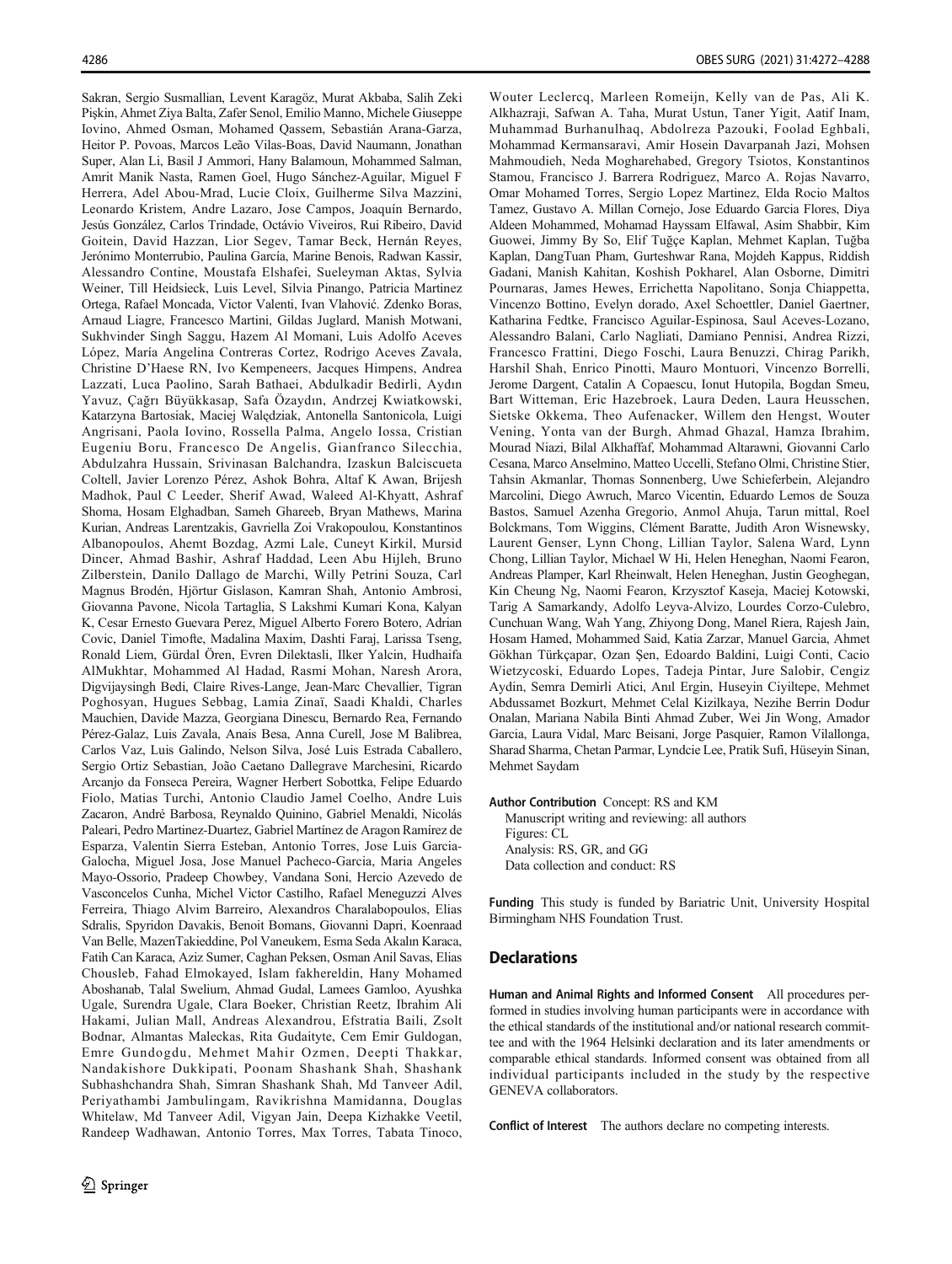<span id="page-15-0"></span>Open Access This article is licensed under a Creative Commons Attribution 4.0 International License, which permits use, sharing, adaptation, distribution and reproduction in any medium or format, as long as you give appropriate credit to the original author(s) and the source, provide a link to the Creative Commons licence, and indicate if changes were made. The images or other third party material in this article are included in the article's Creative Commons licence, unless indicated otherwise in a credit line to the material. If material is not included in the article's Creative Commons licence and your intended use is not permitted by statutory regulation or exceeds the permitted use, you will need to obtain permission directly from the copyright holder. To view a copy of this licence, visit <http://creativecommons.org/licenses/by/4.0/>.

# References

- 1. Collaborative C. Mortality and pulmonary complications in patients undergoing surgery with perioperative SARS-CoV-2 infection: an international cohort study. Lancet. 2020;396(10243):27– 38.
- 2. Collaborative C. Elective surgery cancellations due to the COVID-19 pandemic: global predictive modelling to inform surgical recovery plans. Br J Surg. 2020;107(11):1440–9.
- 3. Aminian A, Kermansaravi M, Azizi S, et al. Bariatric surgical practice during the initial phase of COVID-19 outbreak. Obes Surg. 2020;30(9):3624–7.
- 4. Pouwels S, Omar I, Aggarwal S, et al. The first modified Delphi consensus statement for resuming bariatric and metabolic surgery in the COVID-19 times. Obes Surg. 2021;31(1):451–6.
- 5. Daigle CR, Augustin T, Wilson R, et al. A structured approach for safely reintroducing bariatric surgery in a COVID-19 environment. Obes Surg. 2020;30(10):4159–64.
- 6. Aggarwal S, Mahawar K, Khaitan M, et al. Obesity and metabolic surgery society of India (OSSI) recommendations for bariatric and metabolic surgery practice during the COVID-19 pandemic. Obes Surg. 2020;30(12):5101–7.
- 7. Di Saverio S et al. Coronavirus pandemic and colorectal surgery: practical advice based on the Italian experience. Color Dis. 2020;22(6):625–34.
- 8. Kovoor JG, Tivey DR, Williamson P, et al. Screening and testing for COVID-19 before surgery. ANZ J Surg. 2020;90(10):1845–56.
- 9. Demiroz A, Aydin S, Yalcin CE, et al. Risk assessment of surgical interventions performed on non-infected patients during COVID-19 pandemic. Cureus. 2020;12(11):e11682.
- 10. Chang JS, Wignadasan W, Pradhan R, et al. Elective orthopaedic surgery with a designated COVID-19-free pathway results in low perioperative viral transmission rates. Bone Jt Open. 2020;1(9): 562–7.
- 11. Zahra W, Dixon JW, Mirtorabi N, et al. Safety evaluation of a strategy to restart elective orthopaedic surgery during the deescalation phase of the COVID-19 pandemic. Bone Jt Open. 2020;1(8):450–6.
- 12. Collaborative C. Preoperative nasopharyngeal swab testing and postoperative pulmonary complications in patients undergoing elective surgery during the SARS-CoV-2 pandemic. Br J Surg. 2021;108(1):88–96.
- 13. Glasbey JC, Nepogodiev D, Simoes JFF, et al. Elective cancer surgery in COVID-19-free surgical pathways during the SARS-CoV-2 pandemic: an international, multicenter, comparative cohort study. J Clin Oncol. 2021;39(1):66–78.
- 14. Popkin BM, du S, Green WD, et al. Individuals with obesity and COVID-19: a global perspective on the epidemiology and biological relationships. Obes Rev. 2020;21(11):e13128.
- 15. Wynants L et al. Prediction models for diagnosis and prognosis of COVID-19 infection: systematic review and critical appraisal. Bmj. 2020;369:m1328.
- 16. Flint SW, Tahrani AA. COVID-19 and obesity-lack of clarity, guidance, and implications for care. Lancet Diabetes Endocrinol. 2020;8(6):474–5.
- 17. Le Brocq S et al. Obesity and COVID-19: a call for action from people living with obesity. Lancet Diabetes Endocrinol. 2020;8(8): 652–4.
- 18. Flint SW, Brown A, Tahrani AA, et al. Cross-sectional analysis to explore the awareness, attitudes and actions of UK adults at high risk of severe illness from COVID-19. BMJ Open. 2020;10(12): e045309.
- 19. Singhal R, Tahrani AA, Ludwig C, et al. Global 30-day outcomes after bariatric surgery during the COVID-19 pandemic (GENEVA): an international cohort study. Lancet Diabetes Endocrinol. 2021;9(1):7–9.
- 20. Dindo D, Demartines N, Clavien PA. Classification of surgical complications: a new proposal with evaluation in a cohort of 6336 patients and results of a survey. Ann Surg. 2004;240(2): 205–13.
- 21. Harris PA et al. The REDCap consortium: building an international community of software platform partners. J Biomed Inform. 2019;95:103208.
- 22. Harris PA, Taylor R, Thielke R, et al. Research electronic data capture (REDCap)–a metadata-driven methodology and workflow process for providing translational research informatics support. J Biomed Inform. 2009;42(2):377–81.
- 23. Git Hub, C.C.. COVID-19/csse\_covid\_19\_data/ csse\_covid\_19\_time\_series at master [cited 2021 07/01/2021]; Available from: <https://github.com/CSSEGISandData/COVID>. Accessed 01/12/2020.
- 24. Rubino F, Cohen RV, Mingrone G, et al. Bariatric and metabolic surgery during and after the COVID-19 pandemic: DSS recommendations for management of surgical candidates and postoperative patients and prioritisation of access to surgery. Lancet Diabetes Endocrinol. 2020;8(7):640–8.
- 25. Agrawal V, Sharma D. Initial advice to avoid laparoscopic surgery due to fear of COVID-19 virus transmission: Where was the evidence? Br J Surg. 2020;107(10):e418.
- 26. Alizadeh RF, Li S, Gambhir S, et al. Laparoscopic sleeve gastrectomy or laparoscopic gastric bypass for patients with metabolic syndrome: an MBSAQIP analysis. Am Surg. 2019;85(10):1108-12.
- 27. Benotti P, Wood GC, Winegar DA, et al. Risk factors associated with mortality after Roux-en-Y gastric bypass surgery. Ann Surg. 2014;259(1):123–30.
- 28. Stenberg E, Szabo E, Ågren G, et al. Closure of mesenteric defects in laparoscopic gastric bypass: a multicentre, randomised, parallel, open-label trial. Lancet. 2016;387(10026):1397–404.
- 29. Guan WJ, Ni ZY, Hu Y, et al. Clinical characteristics of coronavirus disease 2019 in China. N Engl J Med. 2020;382(18):1708– 20.
- 30. Karayiannis PN, Roberts V, Cassidy R, et al. 30-day mortality following trauma and orthopaedic surgery during the peak of the COVID-19 pandemic: a multicentre regional analysis of 484 patients. Bone Jt Open. 2020;1(7):392–7.
- 31. Janardhan V, Janardhan V, Kalousek V. COVID-19 as a blood clotting disorder masquerading as a respiratory illness: a cerebrovascular perspective and therapeutic implications for stroke thrombectomy. J Neuroimaging. 2020;30(5):555-61.
- 32. Cheung S et al. Superior mesenteric artery thrombosis and acute intestinal ischemia as a consequence of COVID-19 infection. Am J Case Rep. 2020;21:e925753.